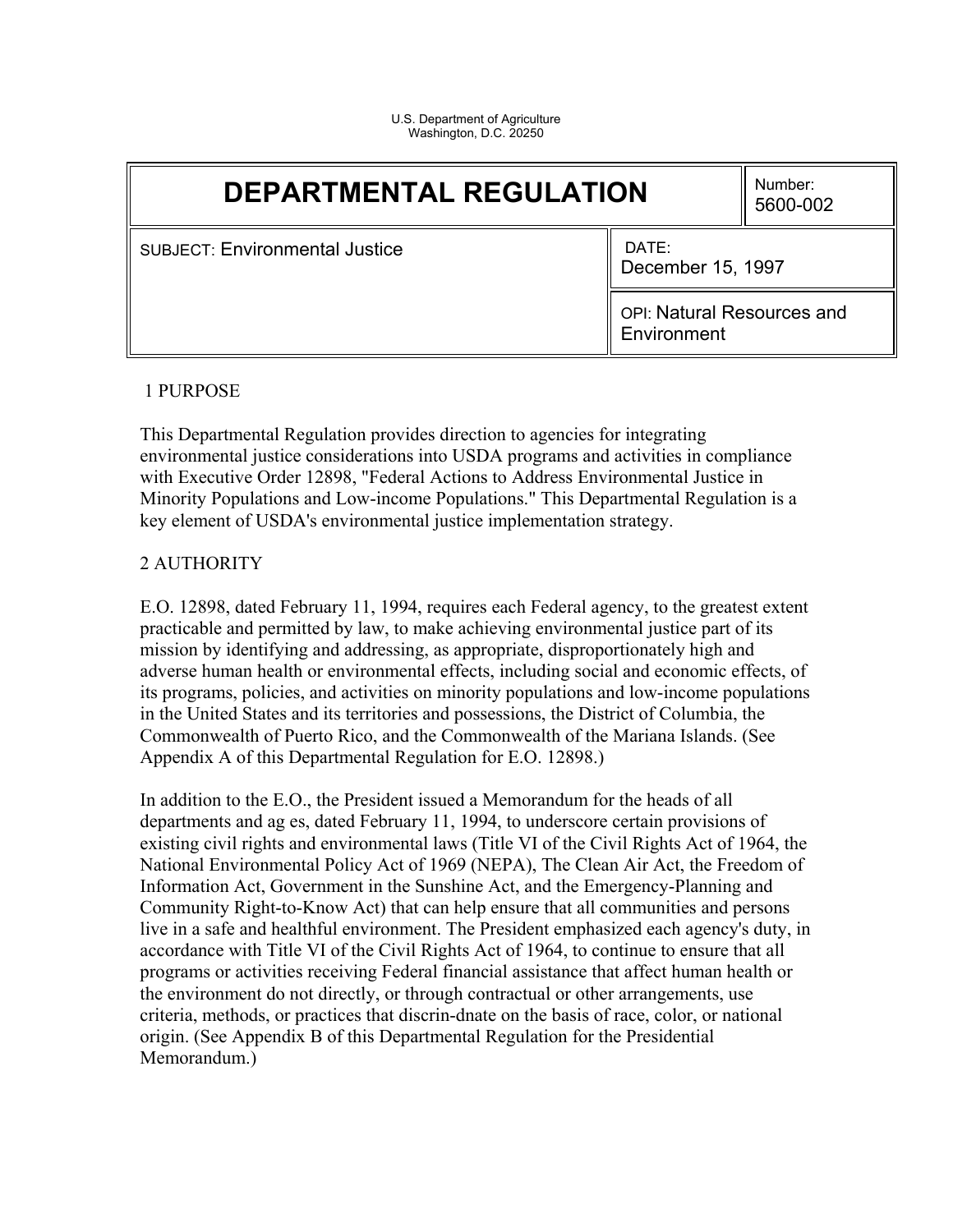#### 3 SCOPE

All existing and future USDA programs and activities are subject to this regulation. Appendix C provides a list of examples of programs related to environmental justice in USDA.

#### 4 DEFINITIONS

a ENVIRONMENTAL JUSTICE means that, to the greatest extent practicable and permitted by law, all populations are provided the opportunity to comment before decisions are rendered on, are allowed to share in the benefits of, are not excluded from, and are not affected in a disproportionately high and adverse manner by, government programs and activities affecting human health or the environment.

b MINORITY means a person who is a member of the following population groups: American Indian or Alaskan Native; Asian or Pacific Islander; Black, not of Hispanic origin; or Hispanic.

c MINORITY POPULATION means any readily identifiable group of minority persons who live in geographic proximity to, and, if circumstances warrant, migrant farm workers and other geographically dispersed/transient persons who will be similarly affected by USDA programs or activities.

d LOW-INCOME POPULATION means any readily identifiable group of low-income persons who live in geographic proximity to, and, if circumstances warrant, migrant farm workers and other geographically dispersed/transient persons who will be similarly affected by USDA programs or activities. Low-income populations may be identified using data collected, maintained and analyzed by an agency or from analytical tools such as the annual statistical poverty thresholds from the Bureau of the Census' Current Population Reports, Series P-60 on Income and Poverty.

e HUMAN HEALTH AND/OR ENVIRONMENTAL EFFECTS as used in this Departmental Regulation includes interrelated social and economic effects.

#### 5 GOALS

USDA's goals in implementing E.O. 12898 are as follows:

a To incorporate environmental justice considerations into USDA's programs and activities and to address environmental justice across mission areas;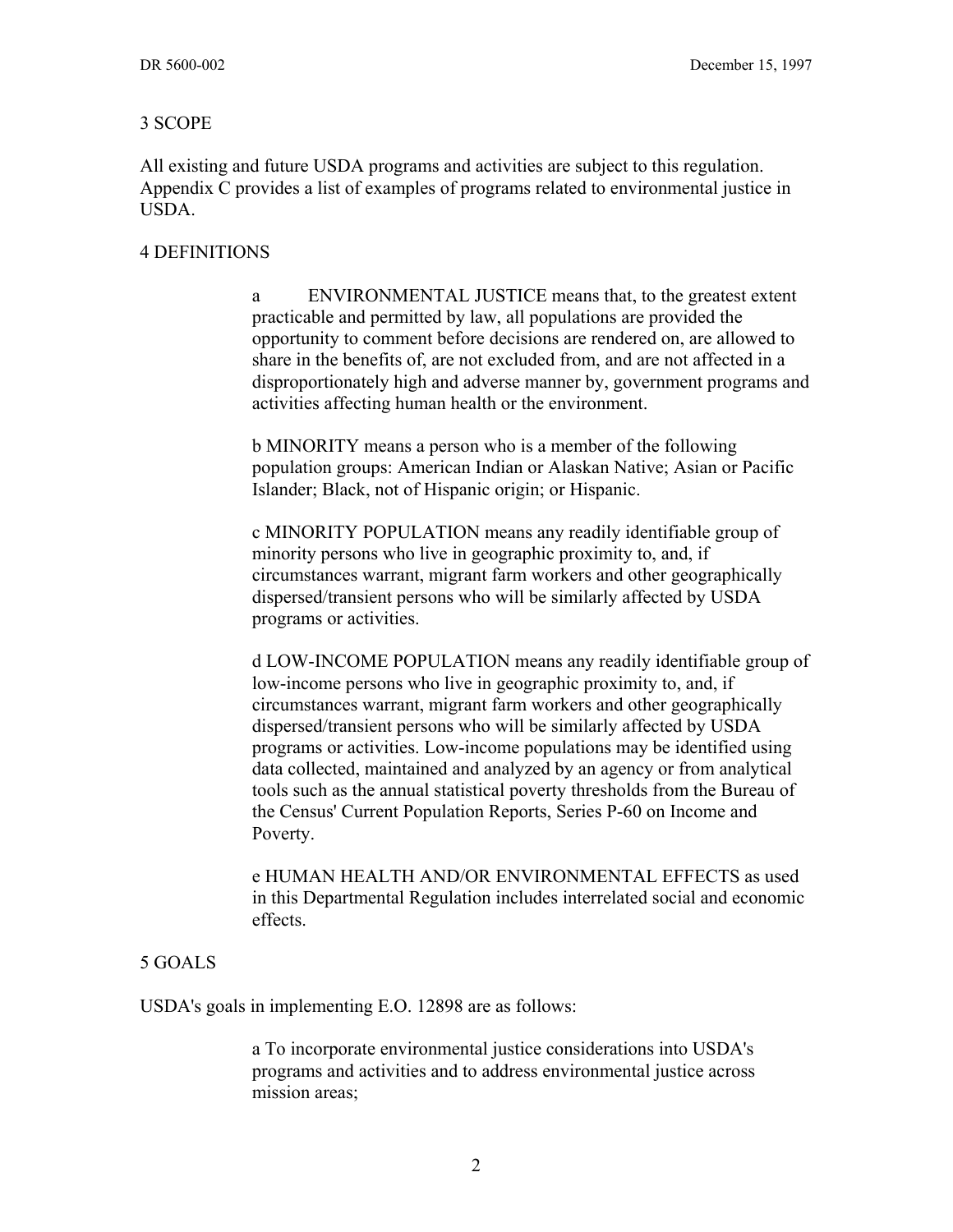b To identify, prevent, and/or mitigate, to the greatest extent practicable, disproportionately high and adverse human health or environmental effects of USDA programs and activities on minority and low-income populations; and

c To provide, to the greatest extent practicable, the opportunity for minority and low-income populations to participate in planning, analysis, and decisionmaking that affects their health or environment, including identification of program needs and designs.

#### 6 IMPLEMENTATION POLICY

a USDA agencies are to ensure that, to the greatest extent practicable, minority and low-income populations do not experience disproportionately high and adverse effects from USDA programs and activities. USDA agencies also

should identify and use opportunities to reach out to such populations and promote USDA programs and activities that positively affect their health and environment.

b Efforts to address environmental justice are not limited to NEPA compliance.

c To the greatest extent practicable, USDA agencies are to work within existing environmental and other programmatic frameworks to ensure environmental justice and participation of minority and low-income populations in decisions that affect their health or the quality of their environment. This includes, but is not limited to, agencies incorporating environmental justice considerations into their NEPA compliance processes. (See section 8 of this Departmental Regulation.)

d Continual evaluation of the effect of USDA programs and activities on the environment and health of minority and low-income populations is an important component of environmental justice. USDA agencies shall review and revise as necessary agency decisionmaking processes to ensure incorporation and full consideration of the effects that agency decisions may have on minority and low-income populations. For guidance on how to incorporate environmental justice considerations into non-NEPA activities, see section 7 of this Departmental Regulation. For guidance on how to incorporate environmental justice considerations into NEPA compliance, see section 8 of this Departmental Regulation.

e USDA agencies shall develop appropriate criteria consistent with USDA's environmental justice implementation strategy for determining whether the agency's programs and activities have, or will have, a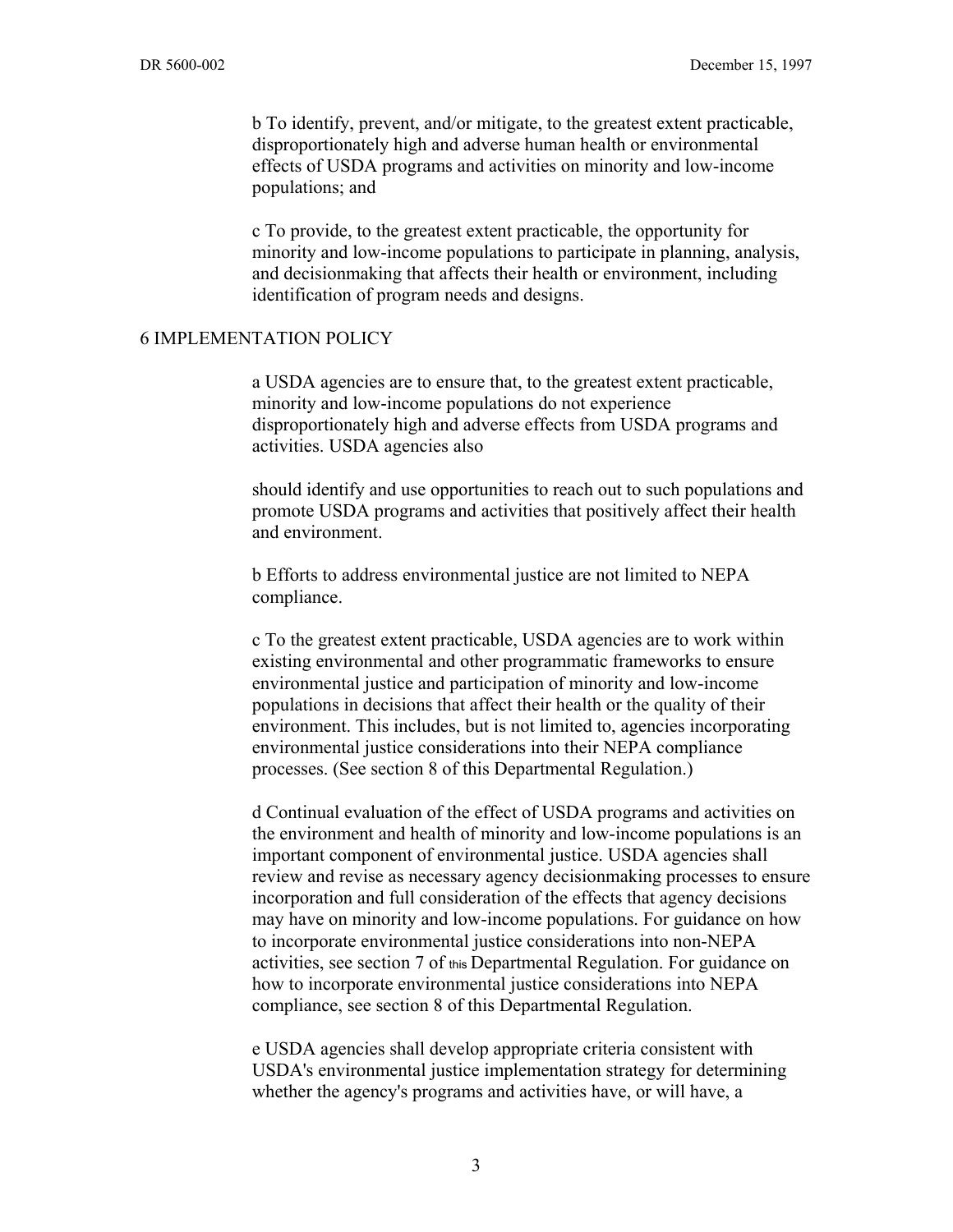disproportionately high and adverse effect on the health or the environment of minority or low-income populations.

f To the greatest extent practicable, USDA agencies shall collect, maintain, and analyze sufficient data, including, but not limited to, race, national origin, or income level, to determine whether agency programs and activities have disproportionately high and adverse human health or environmental effects, either directly or indirectly, on minority populations and low-income populations. To the degree practicable, agencies shall avoid duplication of data collection and analysis.

g USDA agencies shall, whenever practicable and appropriate, collect, maintain, and analyze information on the consumption patterns of populations who principally rely on fishing, hunting or trapping for subsistence. Agencies shall

communicate with the public the risks of these consumption patterns, including publishing guidance reflecting information available concerning methods for evaluating the human health risks associated with the consumption of pollutant-bearing fish or wildlife.

#### 7 ENVIRONMENTAL JUSTICE ISSUE DETERMINATION PROCEDURE

An environmental justice issue arises where conduct or action may involve a disproportionately high and adverse environmental or human health effect on an identifiable low-income or minority population. The determination of whether a particular program or activity raises an environmental justice issue depends on an evaluation of the totality of the circumstances.

In determining whether there are disproportionately high and adverse environmental or human health effects, including social and economic effects, on an identifiable lowincome or minority population, agencies should consider, as appropriate, such effects as: bodily impairment, infirmity, illness or death; air, noise, and water pollution and soil contamination; destruction or disruption of man-made or natural resources; destruction or diminution of aesthetic values; destruction or disruption of community cohesion or a community's economic vitality; destruction or disruption of availability of public and private facilities and services; displacement of persons, businesses, farms, or nonprofit organizations; isolation, exclusion, or separation of minority or low-income individuals within a given community or from the broader community; and the denial, reduction in, or significant delay in the receipt of, benefits of USDA programs or activities. In determining if an effect on a minority and/or a low income population is disproportionately high and adverse, agencies should consider whether the adverse effect is appreciably more severe or greater in magnitude than the adverse effect that will be suffered by the non-minority population and/or non-low-income population.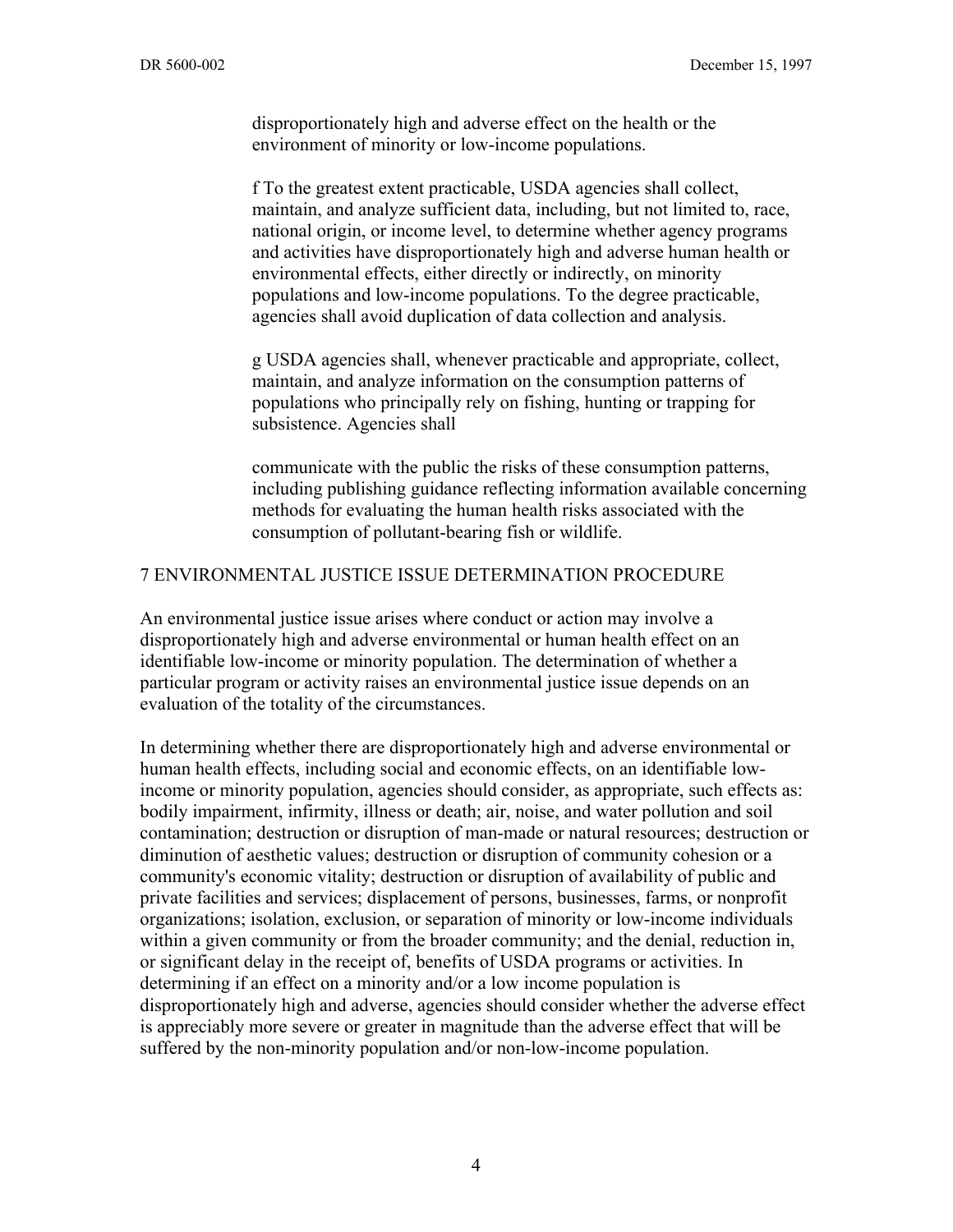Appendix D of this Departmental Regulation provides a process useful in the determination of whether a particular program or activity raises an environmental justice issue when the proposed action is not subject to NEPA. Appendix E provides information on incorporating environmental justice into an agency's existing NEPA procedures.

#### 8 NATIONAL ENVIRONMENTAL POLICY ACT

a E.O. 12898 requires that in complying with NEPA agencies shall--

(1) Analyze the environmental effects of proposed Federal actions, including human health, economic, and social effects on minority and low-income populations;

(2) Whenever feasible, identify mitigation measures that reduce significant and adverse environmental effects of proposed Federal actions on minority and low-income populations;

(3) Provide opportunities for community input in the NEPA process, including identifying potential effects and mitigation measures in consultation with affected communities and improving the accessibility of meetings, crucial documents, and notices; and

(4) When reviewing NEPA documents, ensure that the agency preparing NEPA analyses and documentation has appropriately analyzed environmental effects on minority and low-income populations, including human health, social, and economic effects.

b The compliance procedures associated with NEPA provide USDA agencies a significant opportunity to integrate environmental justice considerations into NEPA compliance procedures.

c The requirements of E.O. 12898 and this Departmental Regulation must be met, even if an agency's activities are categorically excluded from the preparation of an Environmental Assessment or an Environmental Impact Statement, or the agency is excluded from the requirements of preparing procedures to implement NEPA 7 CFR Part lb. (See section 7 of this Departmental Regulation.)

d The public participation requirements of E.O. 12898 must be met, even in cases where agencies do not make provision for early public participation in an environmental assessment.

e USDA agencies, except those agencies excluded by 7 CFR 1b.4, shall draft such guidance as needed to incorporate environmental justice considerations into the relevant stages of the NEPA process. Such guidance should be tailored to the agency's specific needs. Appendix E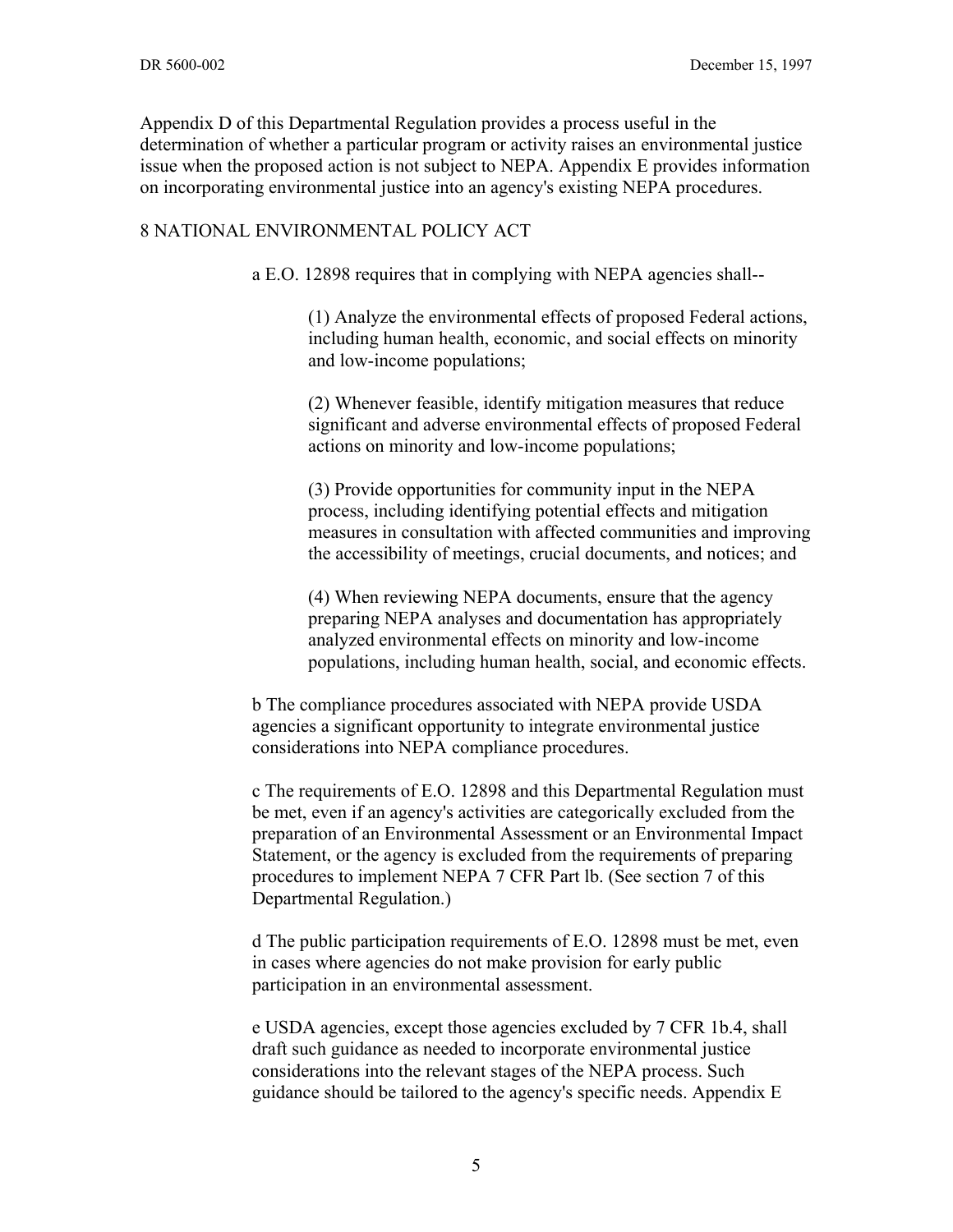illustrates how environmental justice considerations can be integrated into the steps of the NEPA process.

f Agencies should ensure that all employees who work with NEPA receive training in order to fully understand the opportunities NEPA provides to consider environmental justice.

#### 9 OUTREACH

a As part of ensuring the integration of USDA's environmental justice strategy, agencies shall develop outreach activities including, where appropriate and necessary

> (1) Developing an inventory or database consisting of community, professional, and technical resources to assist agencies in developing effective environmental justice activities, and sending indexes of the information to the National Agricultural Library;

(2) Identifying interagency responsibilities for areas with environmental justice implications and working cooperatively within the Department as well as with other Federal departments (such as the Department of Health and Human Services and Department of Commerce) and agencies and State, tribal, and local units of government;

(3) Seeking assistance, services, and products from 1890 Land-Grant colleges and universities, Historically Black Colleges and Universities, the Hispanic Association of Colleges and Universities, the Tribal Colleges, as well as other educational institutions to support USDA environmental justice activities; and

(4) Seeking out and communicating with populations affected by USDA programs and activities using outreach efforts, such as those identified in USDA's environmental justice implementation strategy . (See Appendix C of this Departmental Regulation.)

b For the purposes of this section, Tribal government means the recognized government of an Indian Tribe and any affiliated or component Band government of such Tribe that has been determined eligible for specific services by Congress or officially recognized by inclusion in 25 CFR Part 83.

#### 10 EVALUATION AND REPORTING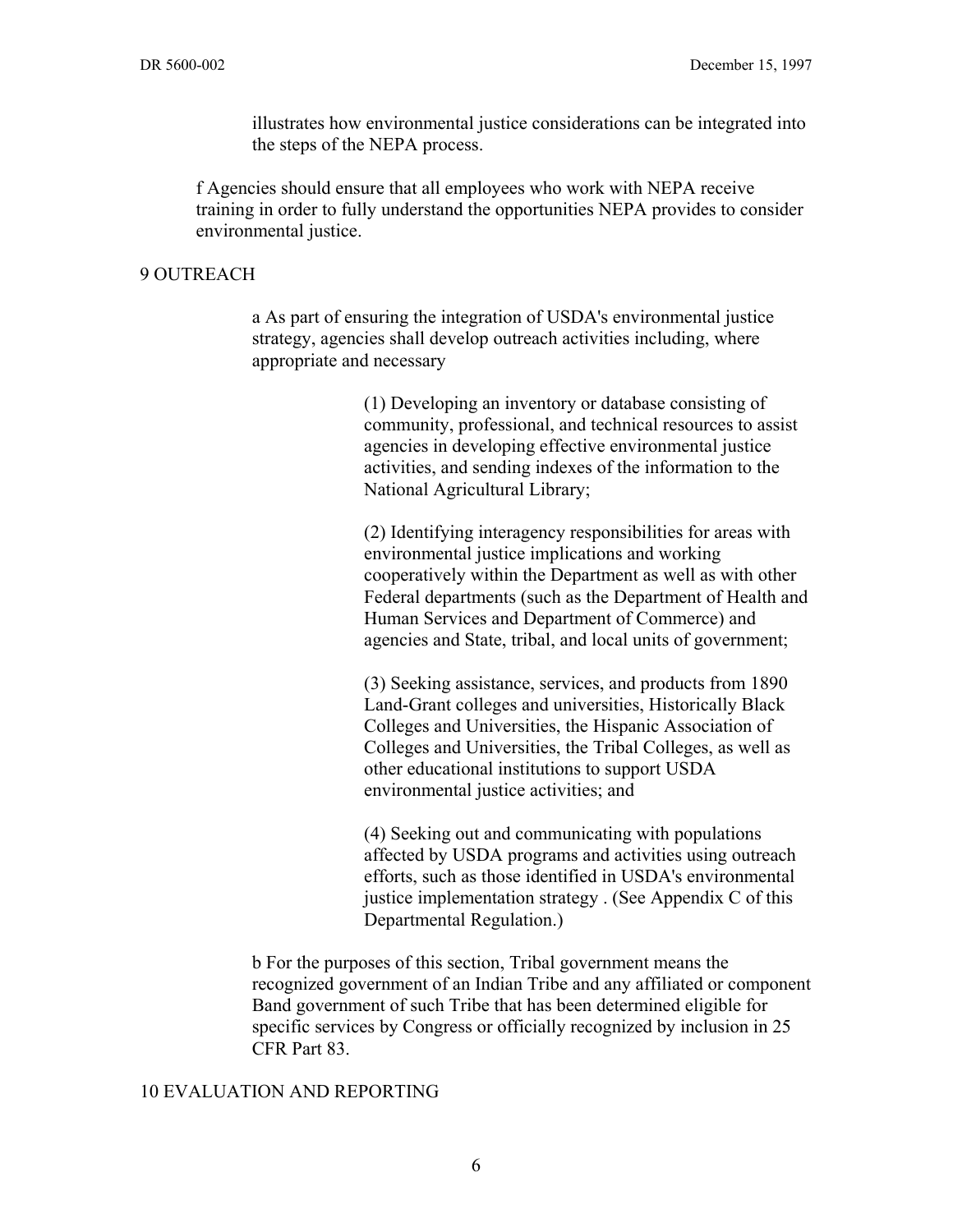a As part of the process for evaluating its environmental justice implementation, each agency shall, consistent with USDA's environmental justice implementation strategy--

> (1) Establish performance measures consistent with the Government Performance and Results Act (GPRA) for environmental justice activities; and

(2) Incorporate environmental justice principles and objectives into periodic reviews, assessments, and evaluations of programs and activities.

b Additionally, agency heads shall report annually to the Under Secretary for Natural Resources and Environment and the Environmental Justice Steering Committee (sec. 12) on their practices and accomplishments in ensuring compliance with E.O. 12898 and this Departmental Regulation. The annual report shall at a minimum include

> (1) Information describing agency plans, procedures, or criteria adopted for integrating consideration of environmental justice into agency programs and activities in the previous year;

(2) The identification of new and innovative approaches, methods, or examples of successful consideration of environmental justice; and

(3) Recommendations for improvement or adjustment in USDA's environmental justice implementation strategy, policies, or actions.

Unless otherwise instructed, agencies may fulfill these requirements through their GPRA annual performance reports or their annual civil rights reports, as appropriate.

#### 11 DEPARTMENTAL REGULATIONS

The Departmental Regulation governing the preparation of Civil Rights Impact Analyses (DR 4300-4) is to be revised to require that Civil Rights Impact Analyses include a finding as to whether proposed or new actions have or do not have a disproportionately high and adverse effect on the human health or the environment of minority populations, and whether such effects can be prevented or mitigated. The Departmental Regulation governing the preparation and processing of codified regulations (DR 1512-1) is to be revised to require that proposed and final documents include a finding as to whether proposed or new actions have or do not have a disproportionately high and adverse effect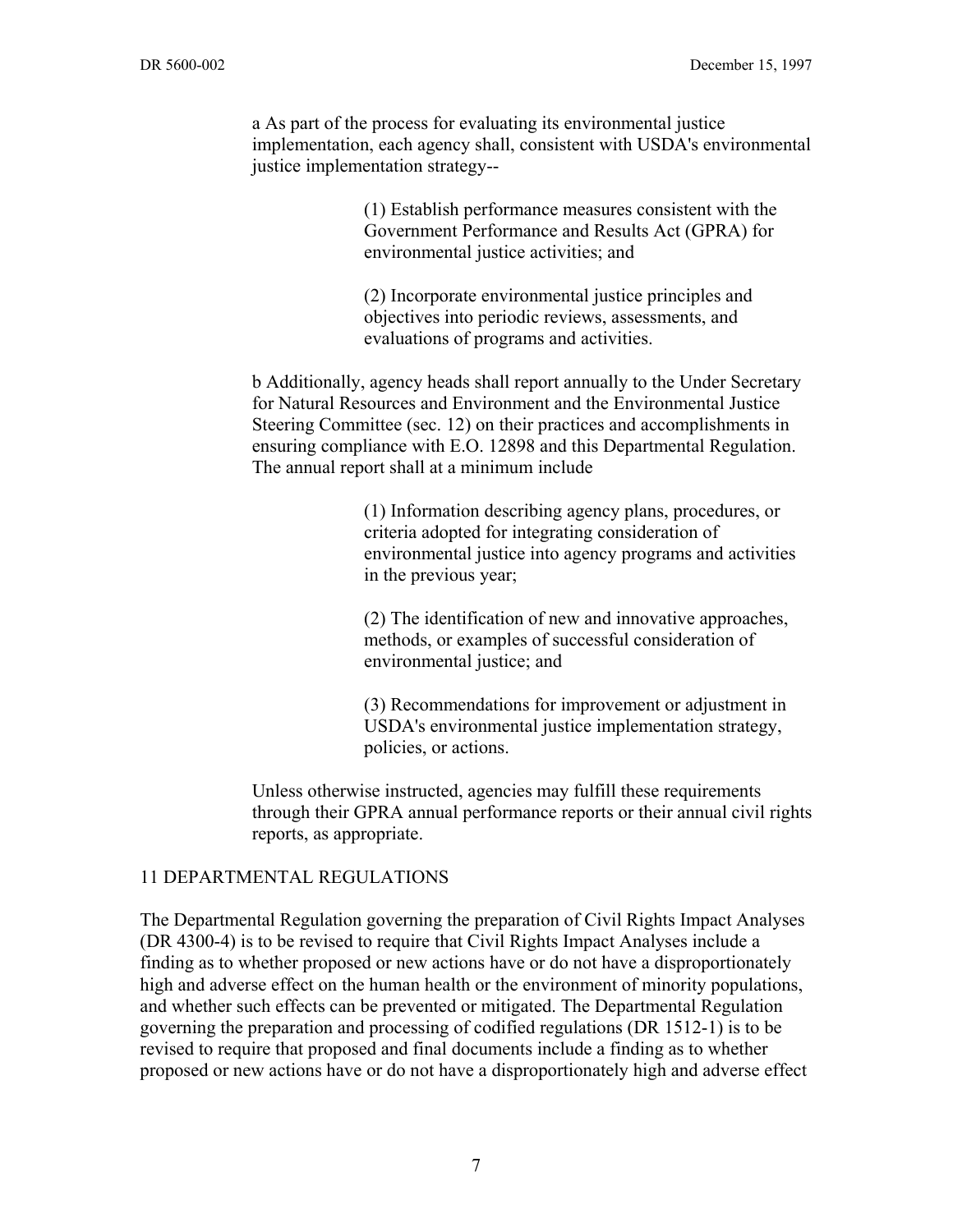on the human health or the environment of minority or low-income populations, and whether such effects can be prevented or mitigated.

The Environmental Justice Steering Comn-littee (section 12) shall ensure a review of the USDA NEPA regulations at Title 7 of the Code of Federal Regulations to determine if revisions are needed.

#### 12 RESPONSIBILITIES

a Under Secretaries and Assistant Secretaries

Under and Assistant Secretaries shall ensure that agency heads under their jurisdiction implement USDA's environmental justice implementation strategy within their agencies and fully comply with the requirements of E.O. 12898 and this Departmental Regulation.

b Agency Heads

The head of each USDA agency shall--

(1) Ensure that the requirements of USDA's environmental justice implementation strategy are integrated into the agency's programs and activities and ensure the agency fully complies with E.O. 12898 and this Departmental Regulation;

(2) Develop an individual agency environmental justice implementation strategy; and

(3) Appoint an agency environmental justice coordinator who shall serve as the point of contact within the agency on environmental justice matters and oversee the development of an environmental justice implementation strategy within the agency.

c Under Secretary for Natural Resources and Environment

The Under Secretary for Natural Resources and Environment has the overall leadership responsibility for ensuring implementation of E.O. 12898 and compliance with this Departmental Regulation.

This responsibility includes--

(1) Reviewing the annual environmental justice reports of agencies and preparing the annual USDA report on environmental justice;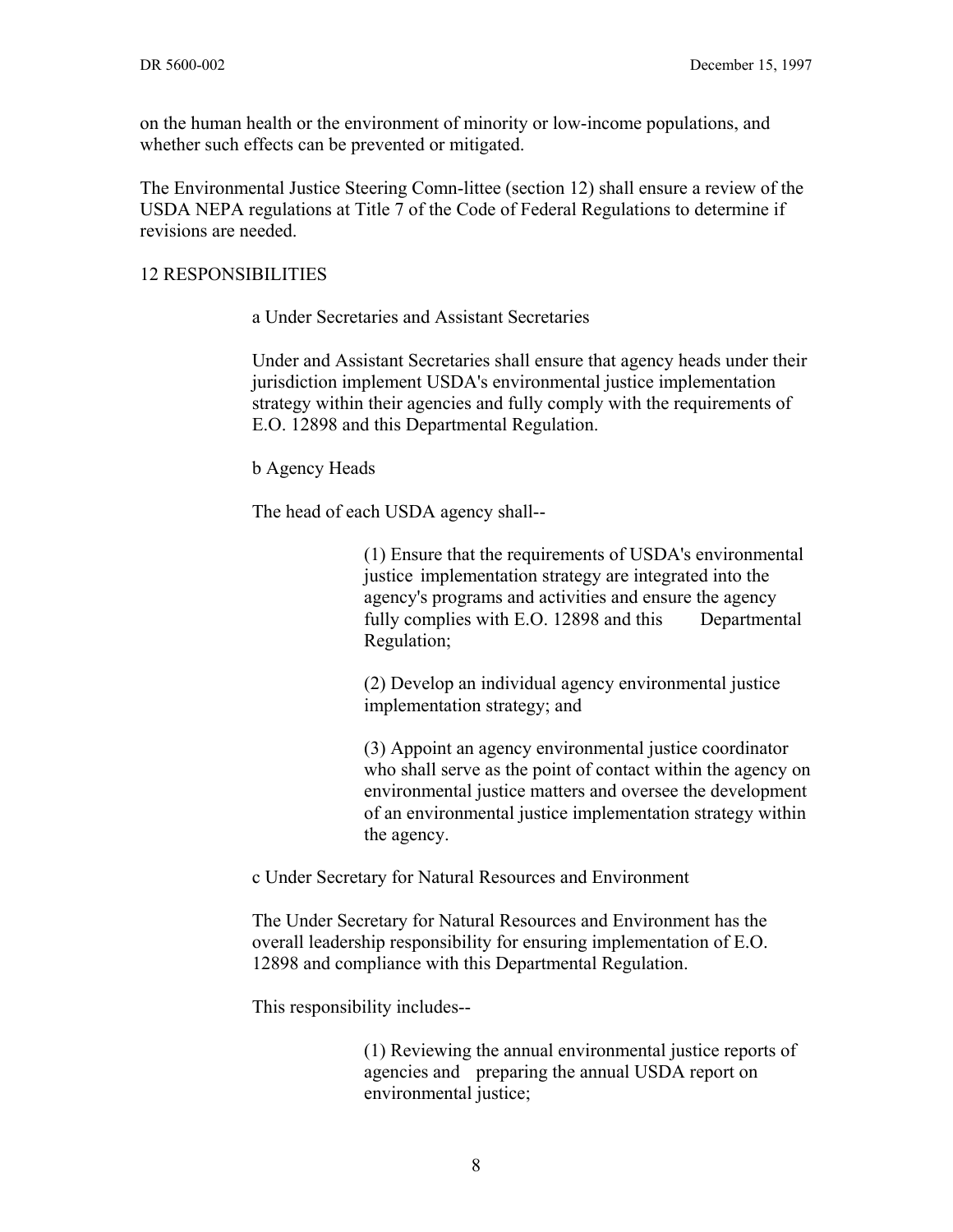(2) Evaluating the adequacy and effectiveness of environmental justice procedures of agencies with the advice of the Environmental Justice Steering Committee (See paragraph d of this section);

(3) Coordinating environmental justice matters with the Executive Office of the President and other Federal agencies with the advice of the Environmental Justice Steering Committee;

(4) Appointing an Environmental Justice Coordinator for the Department who shall serve as a focal point for environmental justice training, outreach, and intradepartmental coordination; and

(5) Establishing a clearinghouse to collect and share information and field experience for the purpose of assisting USDA agencies in integrating environmental justice into their programs and activities.

d Environmental Justice Steering Committee

The Steering Committee serves in an advisory capacity to the Under Secretary for Natural Resources and Environment on USDA's compliance with E.O. 12898 and effectiveness in addressing environmental justice issues.

The Committee consists of the Under Secretary for Farm and Foreign Agricultural Services, Under Secretary for Food, Nutrition, and Consumer Services, Under Secretary for Food Safety, Under Secretary for Research, Education, and Economics, Under Secretary for Rural Development, Assistant Secretary for Administration, Assistant Secretary for Marketing and Regulatory Programs, Director of the Office of Civil Rights, Director of Sustainable Development, Director of Native American Programs, and agency heads selected by the Under Secretary for Natural Resources and Environment. The Cominittee shall meet at least twice annually.

The Committee shall establish an environmental justice NEPA working group to assist agencies with the integration of environmental justice into NEPA procedures, including sponsoring and/or organizing Departmentwide and public workshops. The Committee also shall establish a working group to assist agencies that are excluded from NEPA procedures with the integration of environmental justice into their programs and activities.

The Under Secretary for Natural Resources and Environment shall chair the Steering Committee. The Environmental Justice Coordinator shall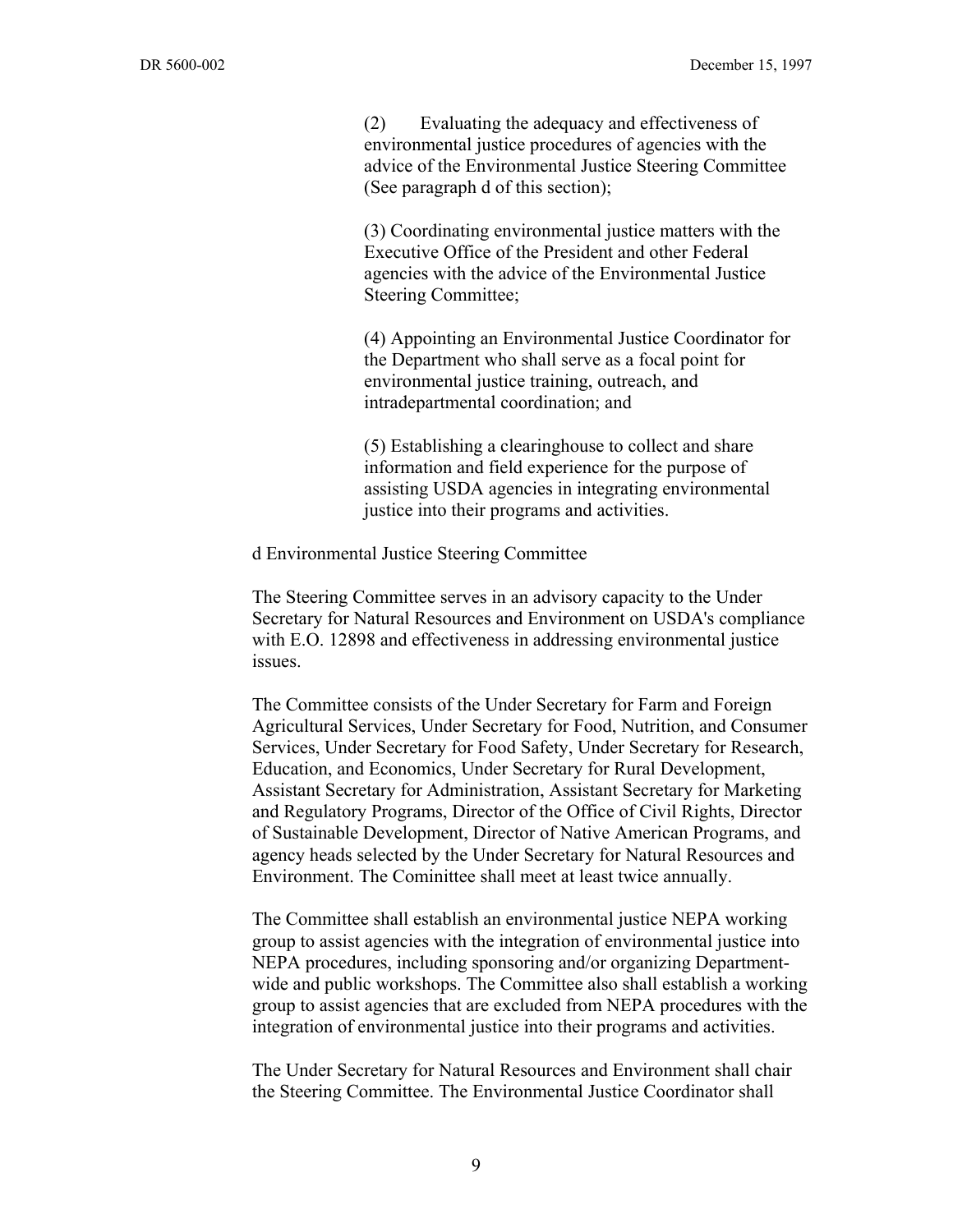serve as staff to the Steering Committee and shall arrange meetings, agendas, and recordkeeping. Under and Assistant Secretaries may designate their deputies to represent them on the Steering Committee.

e Assistant Secretary for Administration, Office of Civil Rights

Notwithstanding the environmental justice responsibilities assigned to the Under Secretary for Natural Resources and Environment, the Director of the Office of Civil Rights retains authority and responsibility for USDA compliance with and enforcement of all civil rights laws and regulations.

#### 13 JUDICIAL REVIEW

This Departmental Regulation is intended only to improve the internal management of USDA and is not intended to, nor does it, create any substantive or procedural right or benefit enforceable at law or equity by a party against USDA, its agencies, instrumentalities, officers, employees, or any other person. Additionally, this Departmental Regulation shall not be construed to create any right to judicial review involving the compliance or noncompliance of the USDA, its agencies, instrumentalities, officers, or any other person with this Departmental Regulation.

-END-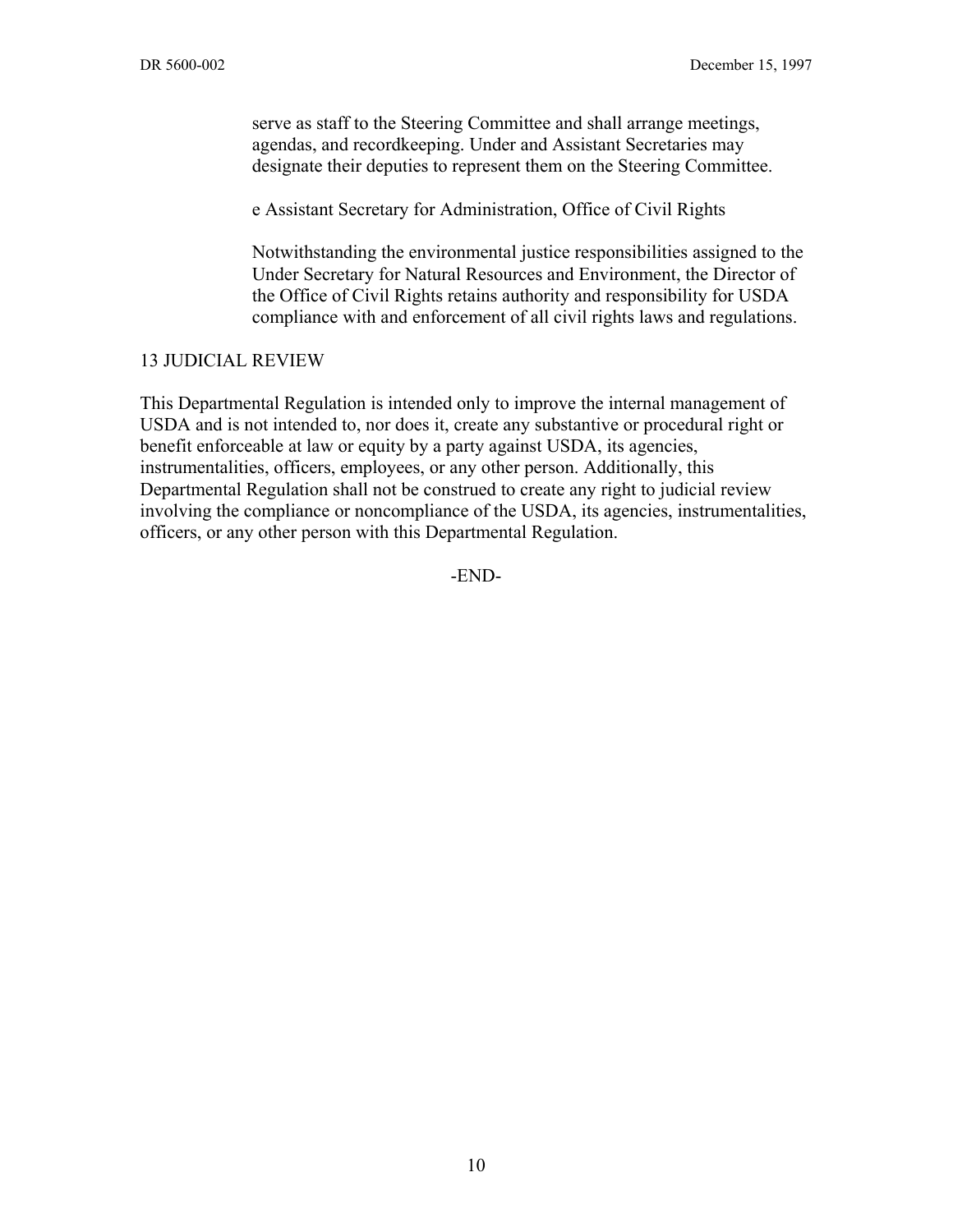#### APPENDIX A

### EXECUTIVE ORDER

## FEDERAL ACTIONS TO ADDRESS

### ENVIRONMENTAL JUSTICE IN **MINORITY**

# POPULATIONS AND LOW-INCOME

## POPULATIONS

By the authority vested in me as President by the Constitution and the laws of the United States of America, it it hereby ordered as follows:

#### **Section 1-1. Implementation.**

1-101. Agency Responsibilities. To the greatest extent practicable and permitted by law, and consistent with the principles set forth in the report on the National Performance Review, each Federal agency shall make achieving environmental justice part of its mission by identifying and addressing, as appropriate, disproportionately high and adverse human health or environmental effects of its programs, policies, and activities on minority populations and low-income populations in the United States and its territories and possessions, the District of Columbia, the Commonwealth of Puerto Rico, and the Commonwealth of the Mariana Islands.

1-102. Creation of an Interagency Working Group on Environmental Justice. (a) Within 3 months of the date of this order, the Administrator of the Environmental Protection Agency ("Administrator") or the Administrator's designee shall convene an interagency Federal Working Group on Environmental Justice ("Working Group"). The Working Group shall comprise the heads of the following executive agencies and offices, or their designees: (a) Department of Defense; (b) Department of Health and Human Services; (c) Department of Housing and Urban Development; (d) Department of Labor, (e) Department of Agriculture, (f) Department of Transportation; (g) Department of Justice; (h) Department of the Interior, (i) Department of Commerce; (j) Department of Energy, (k) Environmental Protection Agency, (l) Office of Management and Budget, (m) Office of Science and Technology Policy-, (n) Office of the Deputy Assistant to the President for Environmental Policy, (o) Office of the Assistant to the President for Domestic Policy, (p) National Economic Council; (q) Council of Economic Advisers; and (r) other such Government officials as the President may designate. The Working Group shall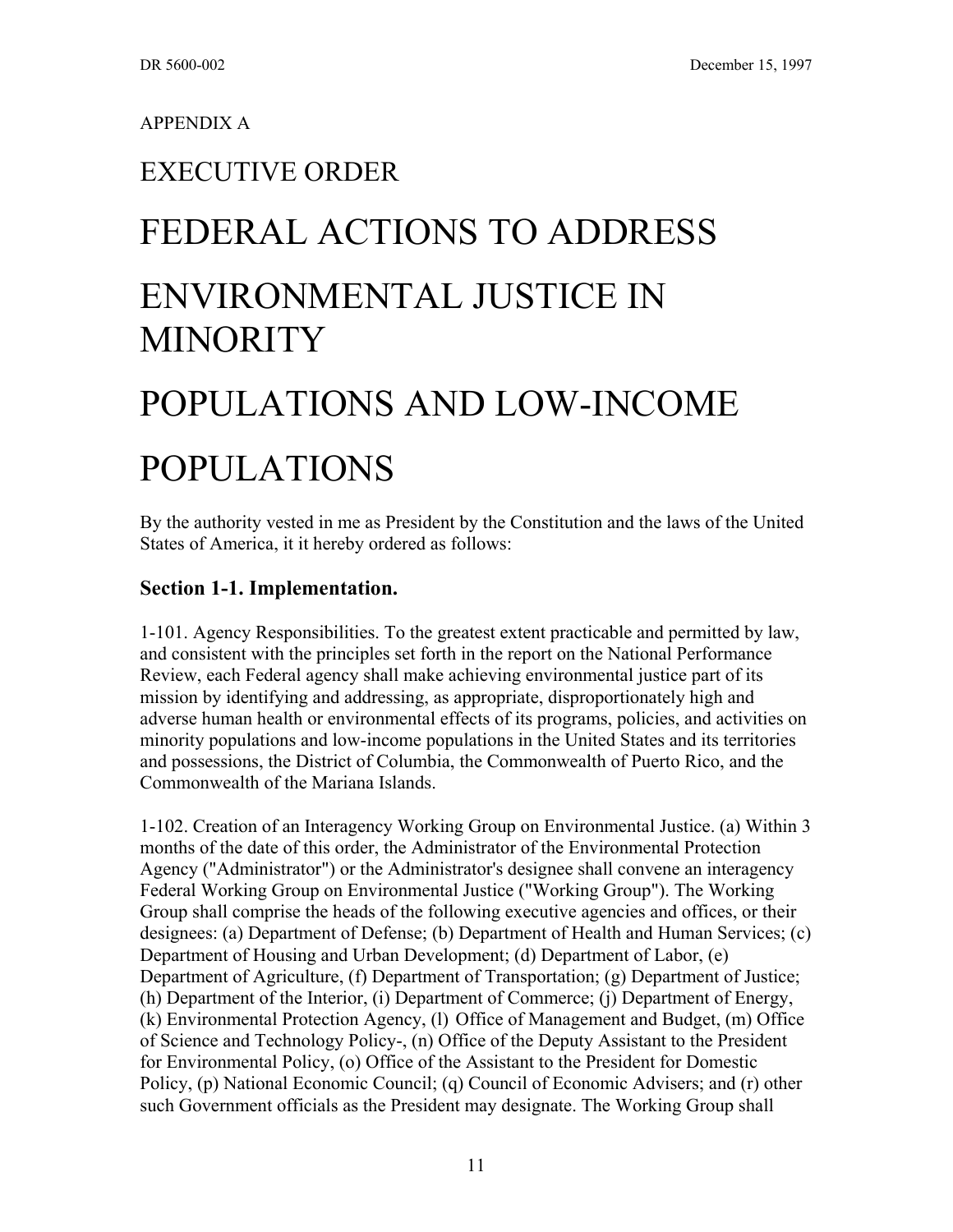report to the President through the Deputy through the Deputy Assistant to the President for Environmental Policy and the Assistant to the President for Domestic Policy.

(b) The Working Group shall: (1) provide guidance to Federal agencies on criteria for identifying disproportionately high and adverse human health or environmental effects on minority populations and low-income populations.

(2) coordinate with, provide guidance to, and serve as a clearinghouse for, each Federal agency as it develops an environmental justice strategy as required by section 1- 103 of this order, in order to ensure that the administration, interpretation and enforcement of programs, activities and policies are undertaken in a consistent manner;

(3) assist in coordinating research by, and stimulating cooperation among, the Environmental Protection Agency, the Department of Health and Human Services, the Department of Housing and Urban Development and other agencies conducting research or other activities in accordance with section 3-3 of this order;

(4) assist in coordinating data collection, required by this order;

(5) examine existing data and studies on environmental justice;

(6) hold public meetings as required in section 5-502(d) of this order, and

(7) develop interagency model projects on environmental justice that evidence cooperation among Federal agencies.

1-103. Development of Agency Strategies. (a) Except as provided in section 6-605 of this order, each Federal agency shall develop an agency-wide environmental justice strategy, as set forth in subsections (b)-(e) of this section that identifies and addresses disproportionately high and adverse human health or environmental effects of its programs, policies, or activities on minority populations and low-income populations. The environmental justice strategy shall fist programs, policies, planning and public participation practices, enforcement and/or rulemaldngs related to human health or the environment that should be revised to, at a minimum: (1) promote enforcement of all health and environmental statutes in areas with minority populations and low-income populations; (2) ensure greater public participation; (3) improve research and data collection relating to the health of and environment of minority populations and lowincome populations; and (4) identify differential patterns of consumption of natural resources among minority populations and low-income populations. In addition, the environmental justice strategy shall include, where appropriate, a timetable for undertaking identified revisions and consideration of economic and social implications of the revisions.

(b) Within 4 months of the date of this order, each Federal agency shall identify an internal administrative process for developing its environmental justice strategy, and shall inform the Working Group of the process.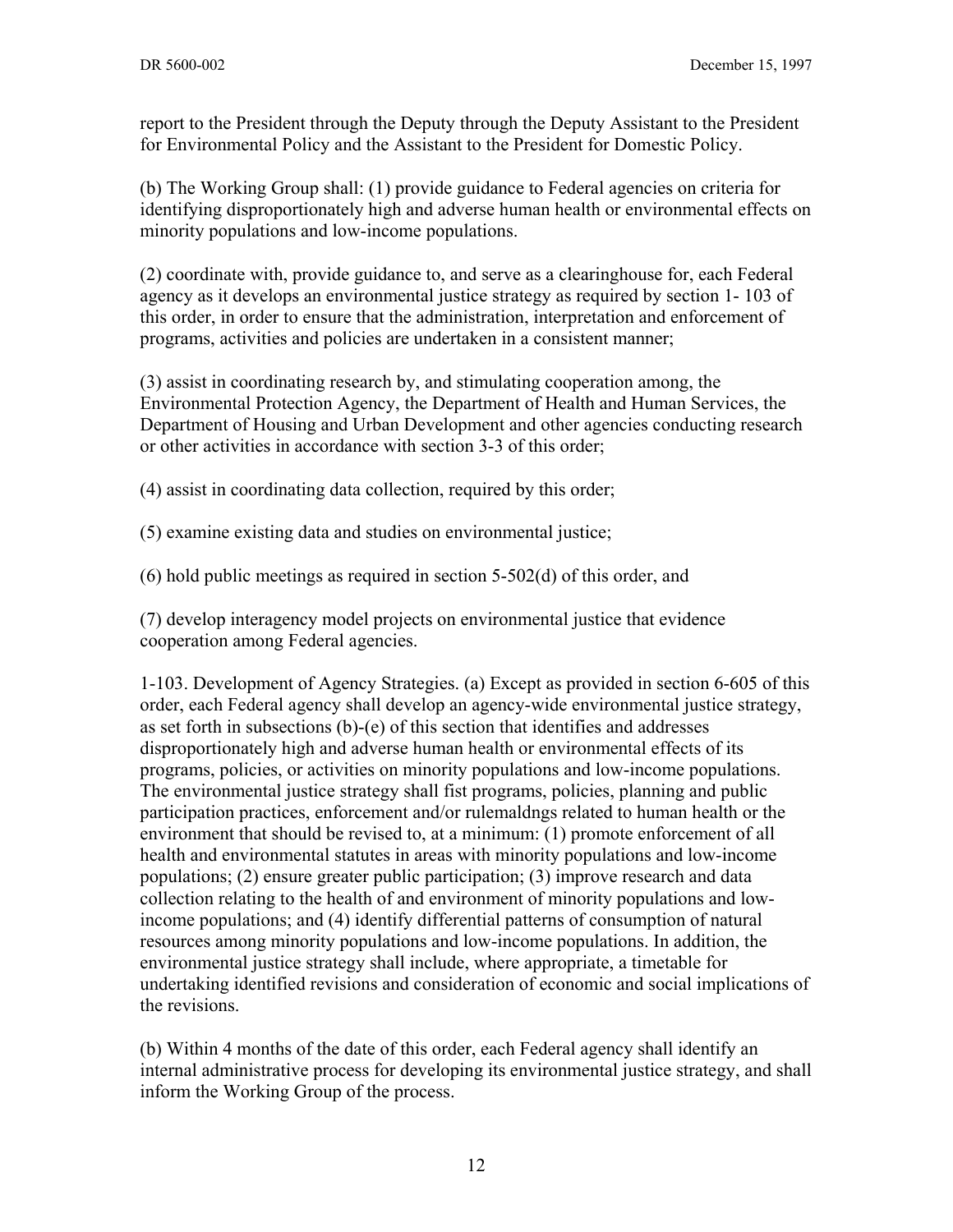(c) Within 6 months of the date of this order, each Federal agency shall provide the Working Group with an outline of its proposed environmental justice strategy.

(d) Within 10 months of the date of this order, each Federal agency shall provide the Working Group with its proposed environmental justice strategy.

(e) Within 12 months of the date of this order, each Federal agency shall finalize its environmental justice strategy and provide a copy and written description of its strategy to the Working Group. During the 12-month period from the date of this order, each Federal agency, as part of its environmental justice strategy, shall identify several specific projects that can be promptly undertaken to address particular concerns identified during the development of the proposed environmental justice strategy, and a schedule for implementing those projects.

(f) Within 24 months of the date of this order, each Federal agency shall report to the Working Group on its progress in implementing its agency-wide environmental justice strategy.

(g) Federal agencies shall provide additional periodic reports to the Working Group.

1-104. Reports to the President. Within 14 months of the date of this order, the Working Group shall submit to the President, through the Office of the Deputy Assistant to the President for Environmental Policy and the Office of the Assistant to the President for Domestic Policy, a report that describes the implementation of this order, and includes the final environmental justice strategies described in section 1- 103 (e) of this order.

Sec. 2-2. Federal Agency Responsibilities for Federal Programs. Each Federal agency shall conduct its programs, policies, and activities that substantially effect human health or the environment, in a manner that ensures that such programs, policies, and activities do not have the effect of excluding persons (including populations) from participation in, denying persons (including populations) the benefits ot or subjecting persons (including populations) to discrimination under, such programs, policies, and activities, because of their race, color, or national origin.

#### **Sec. 3-3. Research, Data Collection, and Analysis.**

3-3 0 1. Human Health and Environmental Research and Analysis. (a) Environmental human health research, whenever practicable and appropriate, shall include diverse segments of the population in epidemiological and clinical studies, including segments at high risk from environmental hazards, such as minority populations, low-income populations and workers who may be exposed to substantial environmental hazards.

(b) Environmental human health analyses, whenever practicable and appropriate, shall identify multiple and cumula6e exposures.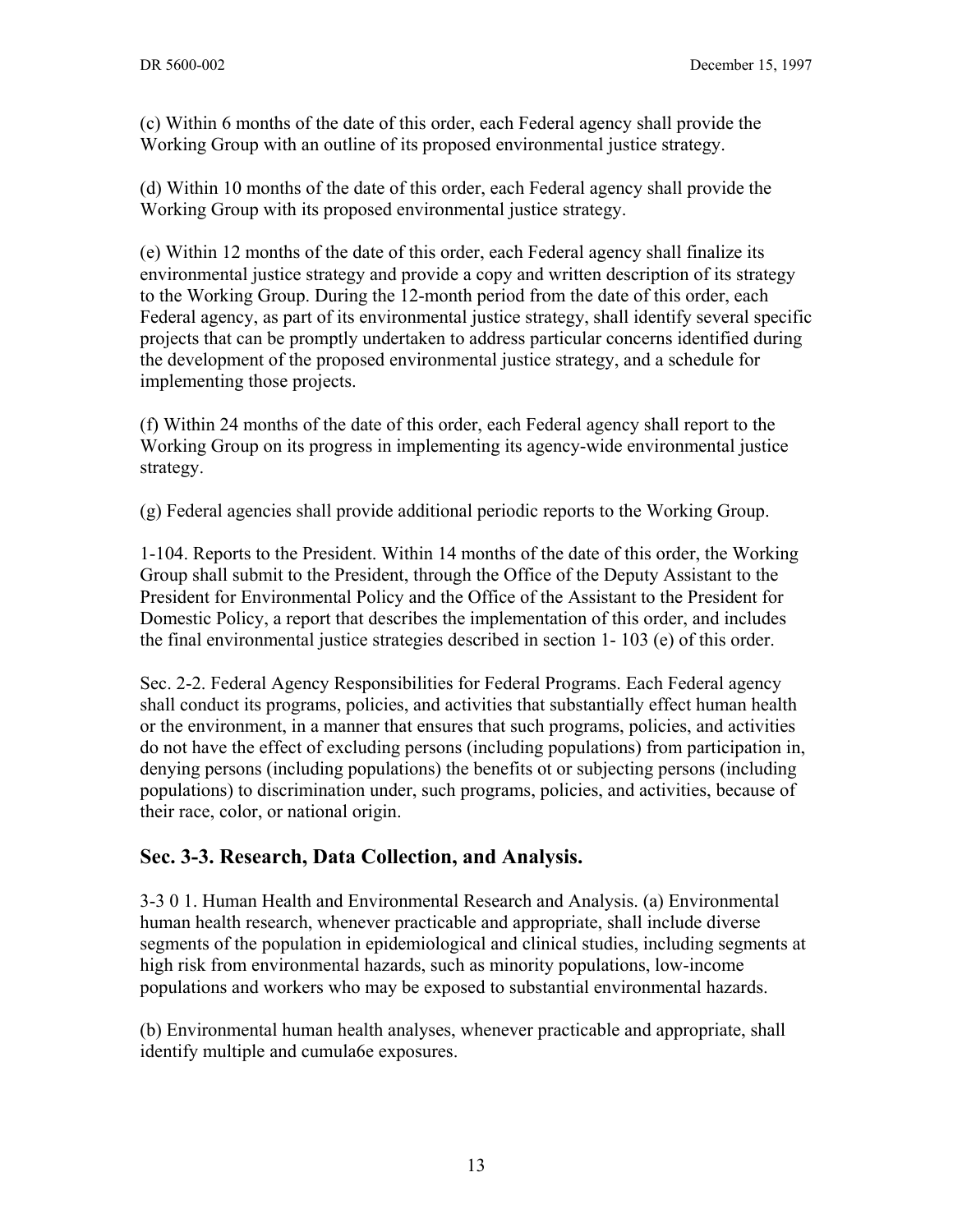(c) Federal agencies shall provide minority populations and low-income populations the opportunity to comment on the development and design of research strategies undertaken pursuant to this order.

3-302. Human Health and Environmental Data Collection and Analysis. To the extent permitted by existing law, including the Privacy Act, as amended (5 U.S.C. section 552a): (a) each Federal agency, whenever practicable and appropriate, shall collect, maintain, and analyze information assessing and comparing environmental and human health risks borne by populations identified by race, national origin, or income. To the extent practicable and appropriate, Federal agencies shall use this information to determine whether their programs, policies, and activities have disproportionately high and adverse human health or environmental effects on minority populations and lowincome populations.

(b) In connection with the development and implementation of agency strategies in section l- 103 of this order, each Federal agency, whenever practicable and appropriate, shall collect, maintain and analyze information on the race, national origin, income level, and other readily accessible and appropriate information for areas surrounding facilities or sites expected to have a substantial environmental, human health, or economic effect on the surrounding populations, when such facilities or sites become the subject of a substantial Federal environmental administrative orjudicial action. Such information shall be made available to the public, unless prohibited by law: and

(c) Each Federal agency, whenever practicable and appropriate, shall collect, maintain, and analyze information on the race, national origin, income level, and other readily accessible and appropriate information for areas surrounding Federal facilities that are: (1) subject to the reporting requirements under the Emergency Planning and Community Right-to-Know Act, 42 U.S.C. section 11001-11050 as mandated in Executive Order No. 12856; and (2) expected to have a substantial environmental, human health, or economic effect on surrounding populations.

(d) In carrying out the responsibilities in this section, each Federal agency, whenever practicable and appropriate, shall share information and eliminate unnecessary duplication of efforts through the use of existing data systems and cooperative agreements among Federal agencies and with States, local, and tribal governments.

#### **Sec. 4-4. Subsistence Consumption of Fish and Wildlife.**

4-40 1. Consumption Patterns. In order to assist in identifying the need for ensuring protection of populations with differential patterns of subsistence consumption of fish and wildlife, Federal agencies, whenever practicable and appropriate, shall collect, maintain and analyze information on the consumption patterns of populations principally rely on fish and/or wildlife for subsistence. Federal agencies shall communicate to the public the risk of those consumption patterns.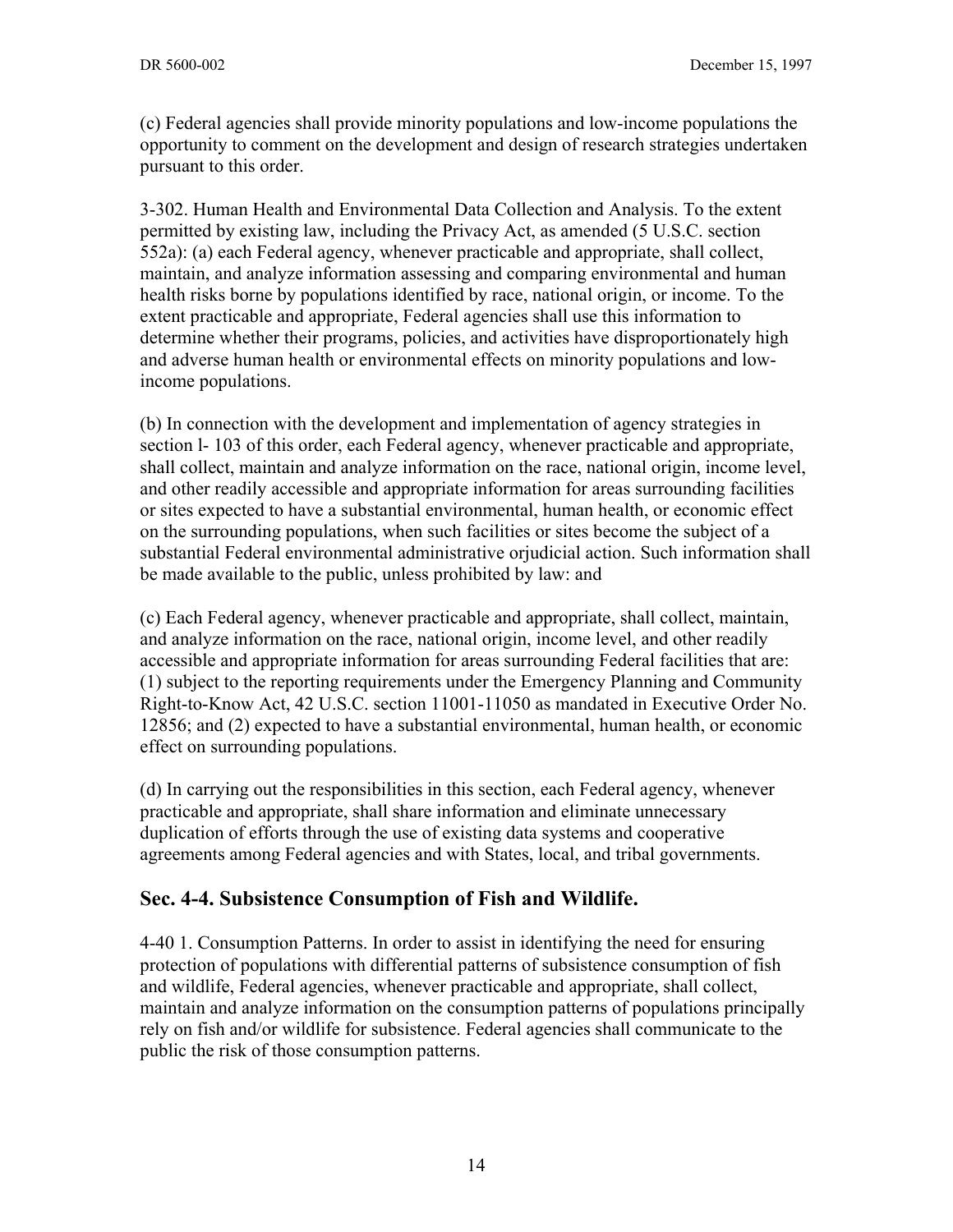4-402. Guidance. Federal agencies, whenever practicable and appropriate, shall work in a coordinated manner to publish guidance reflecting the latest scientific information available concerning methods for evaluating the human health risks associated with the consumption of pollutant-bearing fish or wildlife. Agencies shall consider such guidance in developing their policies and rules.

Sec. 5-5. Public Participation and Access to Information. (a) The public may submit recommendations to Federal agencies relating to the incorporation of environmental justice principles into Federal agency programs or policies. Each Federal agency shall convey such recommendations to the Working Group.

(b) Each Federal agency may, whenever practicable and appropriate, translate crucial public documents, notices and hearings relating to human health or the environment for limited English-speaking populations.

(c) Each Federal agency shall work to ensure that public documents, notices, and hearings relating to human health or the environment are concise, understandable, and readily accessible to the public.

(d) The Working Group shall hold public meetings, as appropriate, for the purpose of fact-finding, receiving public comments, and conducting inquiries concerning environmental justice. The Working Group shall prepare for public review a summary of the contents and recommendations discussed at the public meetings,

#### **Sec. 6-6. General Provisions.**

6-601. Responsibility for Agency Implementation. The head of each Federal agency shall be responsible for ensuring compliance with this order. Each Federal agency shall conduct internal reviews and take such other steps as may be necessary to monitor compliance with this order.

6-602. Executive Order No. *12250.* This Executive Order is intended to supplement but not supersede Executive Order No. 12250, which requires consistent and effective implementation of various laws prohibiting discriminatory practices in programs receiving Federal financial assistance. Nothing herein shall limit the effect or mandate of Executive Order No. 12250.

6-603. Executive Order No. 12875. This Executive Order is not intended to limit the effect or mandate of Executive Order No. 12875.

6-604. Scope. For the purposes of this order, Federal agency means any agency on the Working Group, and such other agencies as may be designated by the President, that conducts any Federal program or activity that substantially effects human health or the environment. Independent agencies are requested to comply with the provisions of this order.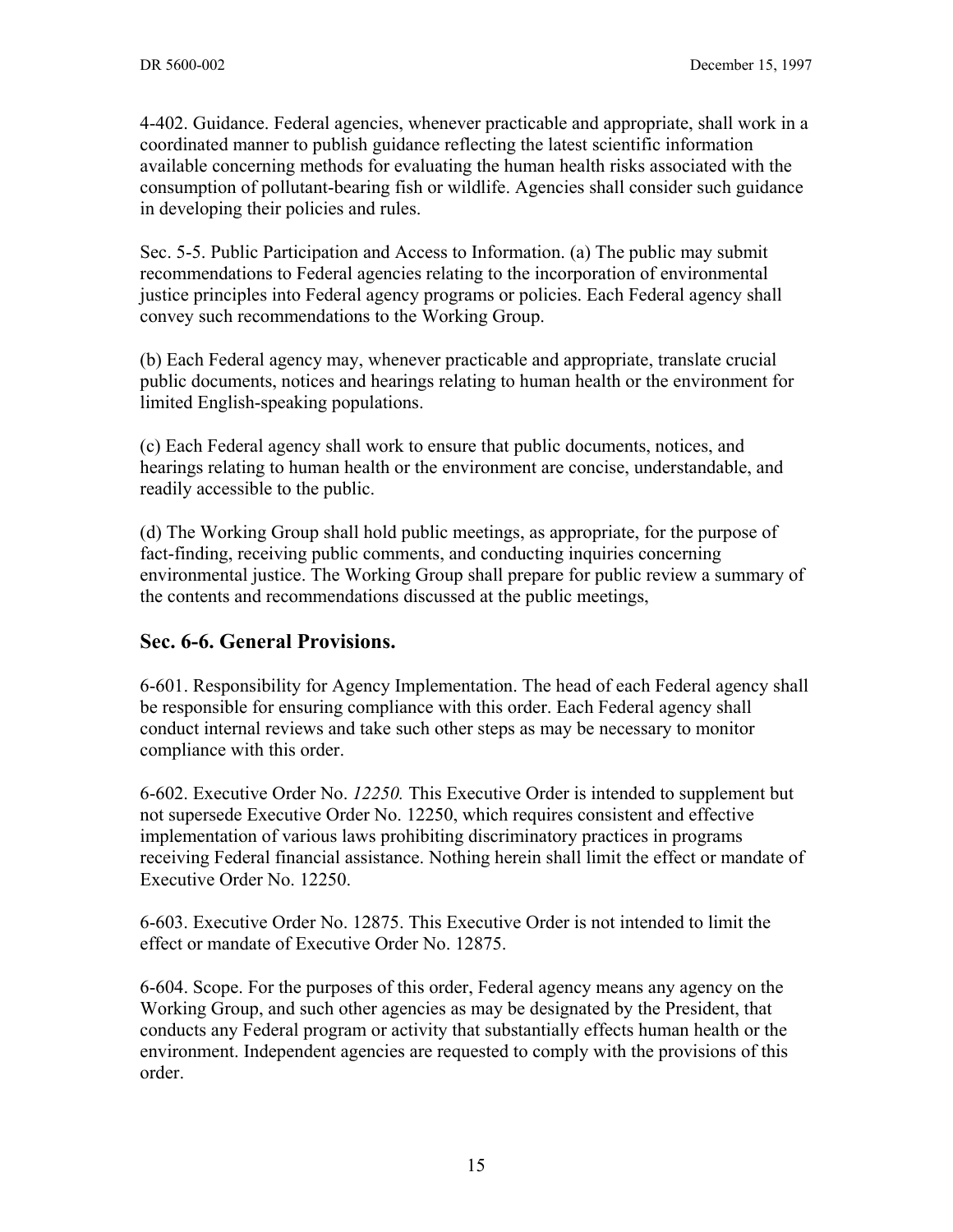6-605. Petitions for Exemptions. The head of a Federal agency may petition the President for an exemption from

the requirements of this order on the grounds that all or some of the petitioning agency's programs or activities

should not be subject to the requirements of this order.

6-606. Native American Programs. Each Federal agency responsibility set forth under this order shall apply equally to Native American programs. In addition, the Department of the Interior, in coordination with the Working Group, and after consultation with tribal leaders, shall coordinate steps to be taken pursuant to this order that address Federallyrecognized Indian tribes.

6-607. Costs. Unless otherwise provided by law, Federal agencies shall assume the financial costs of complying with this order.

6-608. General. Federal agencies shall implement this order consistent with, and to the extent permitted by, existing law.

6-609. Judicial Review. This order is intended only to improve the internal management of the executive branch and is not intended to, nor does it create any right, benefit, or trust responsibility, substantive or procedural, enfbrceable at law or equity by a party against the United States, its agencies, its officers, or any person. This order shall not be construed to create any right to judicial review involving the compliance or noncompliance of the United States, its agencies, its officers, or any other person with this order.

WILLLAM J. CLINTON

THE WHITE HOUSE

February 11, 1994.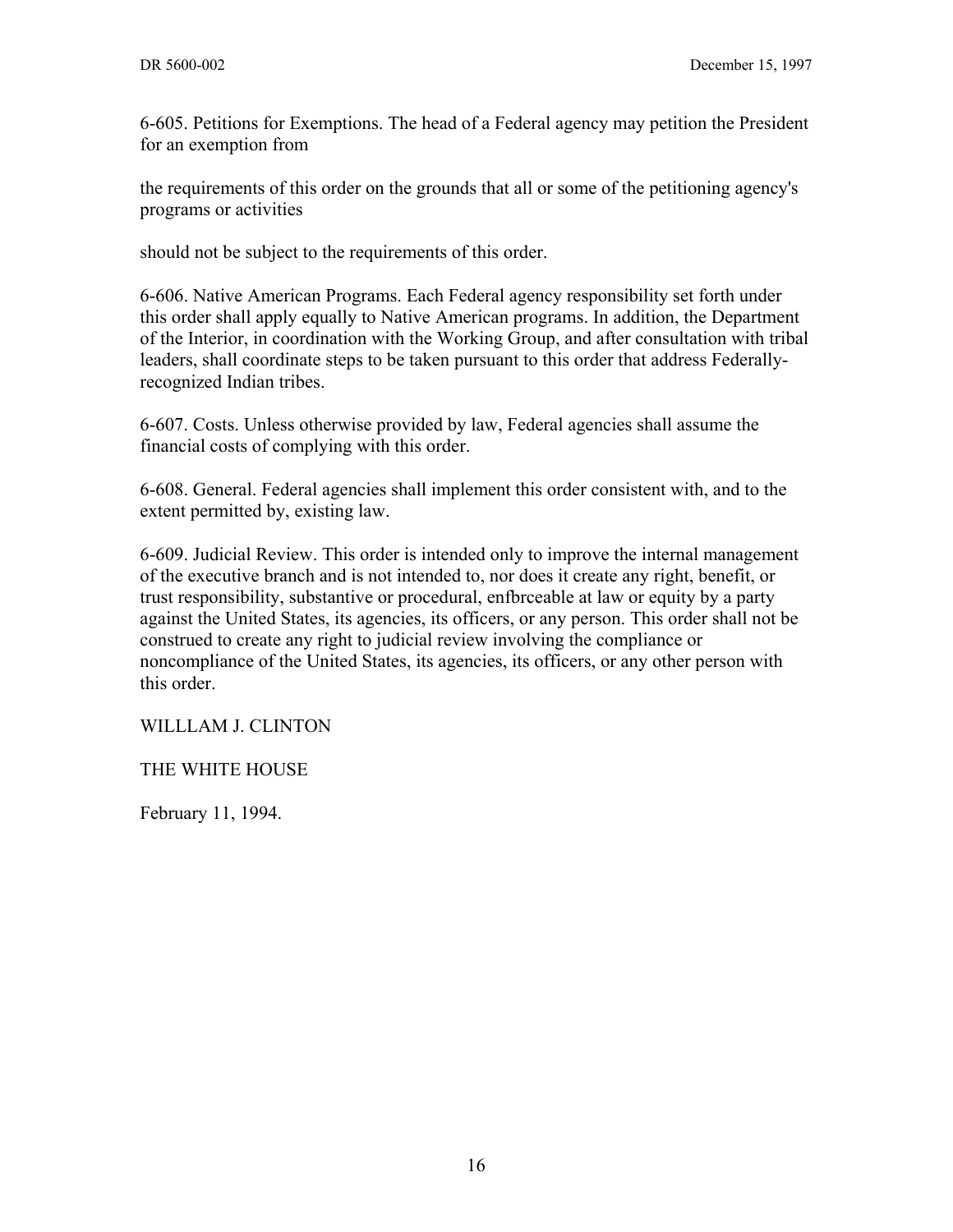#### APPENDIXB

February 11, 1994

CITE: 30 Weekly Comp. Pres. Doc. 279

HEADLINE: Memorandum on Environmental Justice

H1GBLIGHT: Memorandum for the Heads of All Departments and Agencies

BODY:

Subject: Executive Order on Federal Actions To Address Environmental Justice in Minority

Populations and Low-Income Populations

Today I have issued an Executive order on Federal Actions to Address Environmental justice in Minority Populations and Low-Income Populations. That order is designed to focus Federal attention on the environmental and human health conditions in minority communities and low-income communities with the goal of achieving environmental justice. That order is also intended to promote nondiscrimination in Federal programs substantially affecting human health and the environment, and to provide minority communities and low-income communities access to public information on, and an opportunity for public participation in, matters relating to human health or the environment.

The purpose of this separate memorandum is to underscore certain provision of existing law that can help ensure that all communities and persons across this Nation five in a safe and healthful environment. Environmental and civil rights statutes provide many opportunities to address environmental hazards in minority communities and low-income communities. Application of these existing statutory provisions is an important part of this Administration's efforts to prevent those miniority communities and low-income communities from being subject to disproportionately high and adverse environmental effects.

I am therefore today directing that all department and agency heads take appropriate and necessary steps to ensure that the following specific directives are implemented immediately:

In accordance with Title VI of the Civil Rights Act of 1964, each Federal agency shall ensure that all programs or activities receiving Federal financial assistance that affect human health or the environment do not directly, or through contractual or other arrangements, use criteria, methods, or practices that discriminate on the basis of race, color, or national origin.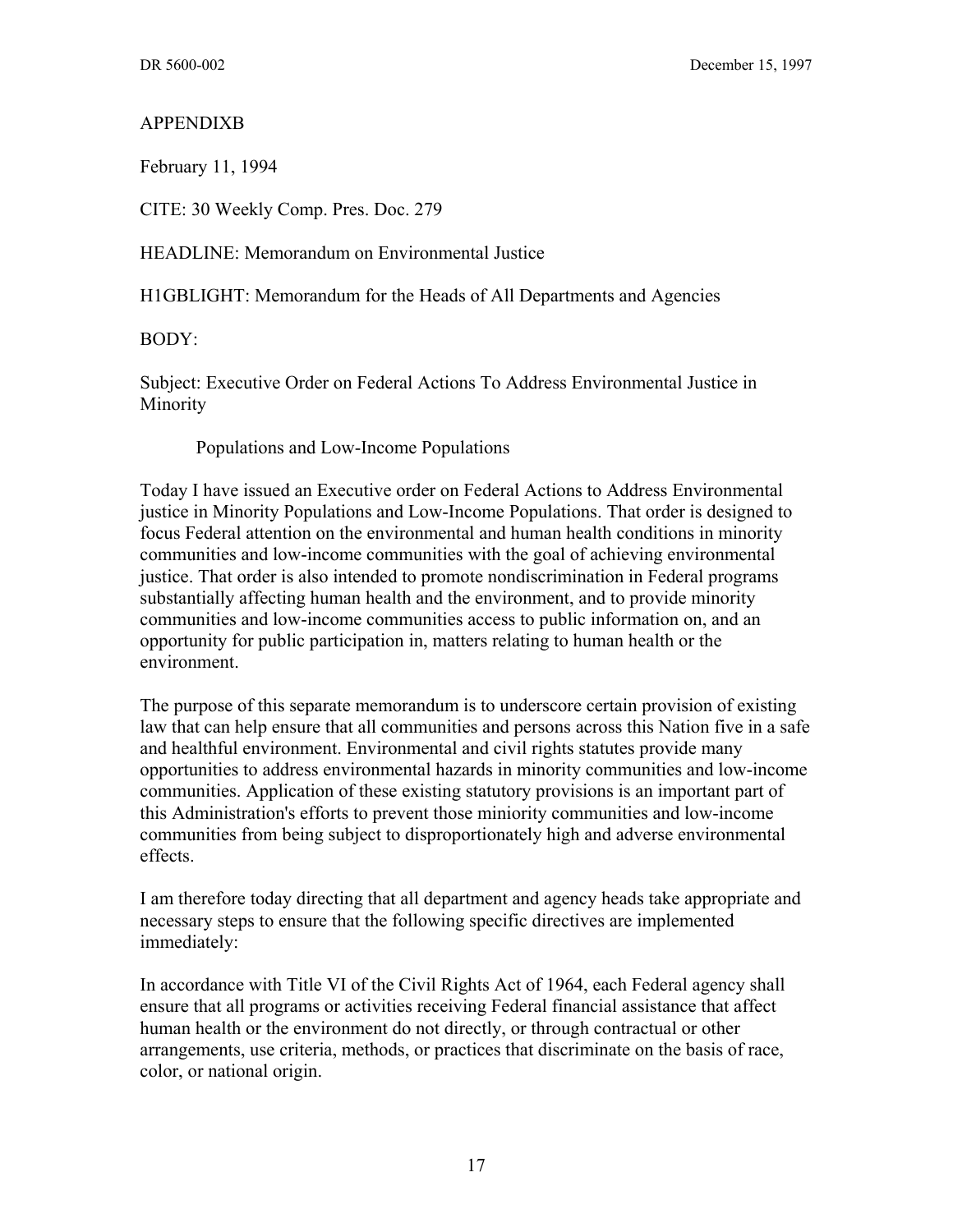Each Federal agency shall analyze the environmental effects, including human health, economic and social effects, of Federal actions, including effects on minority communities and low-income communities, when such analysis is required by the National Environmental Policy Act of 1969 (NEPA), 42 U.S. C. section 4321 et seq. Mitigation measures outlined or analyzed in an environmental assessment, environmental impact statement, or record of decision, whenever feasible, should address significant and adverse environmental effects of proposed Federal actions on minority communities and low-income communities.

Each Federal agency shall provide opportunities for community input in the NEPA process, including identifying potential effects and mitigation measures in consultation with affected communities and improving the accessibility of meetings, crucial documents, and notices.

The Environmental Protection Agency, when reviewing environmental effects of proposed action of other Federal agencies under section 309 of the Clean Air Act, 42 U.S. C. section 7609, shall ensure that the involved agency has fully analyzed environmental effects on minority communities and low-income communities, including human health, social, and economic effects.

Each Federal agency shall ensure that the public, including minority communities and low-income communities, has adequate access to public information relating to human health or environmental planning, regulations, and enforcement when required under the Freedom of Information Act, 5 U.S. C. section 552, the Sunshine Act, 5 U. S.C. section 552b, and the Emergency Planning and Community Right-to-Know Act, 42 U.S.C. section 11044.

This memorandum is intended only to improve the internal management of the Executive Branch and is not intended to nor does it create, any right, benefit, or trust responsibility, substantive or procedural, enforceable at law or equity by a party against the United States, its agencies, its officers, or any person.

/s/ William J. Clinton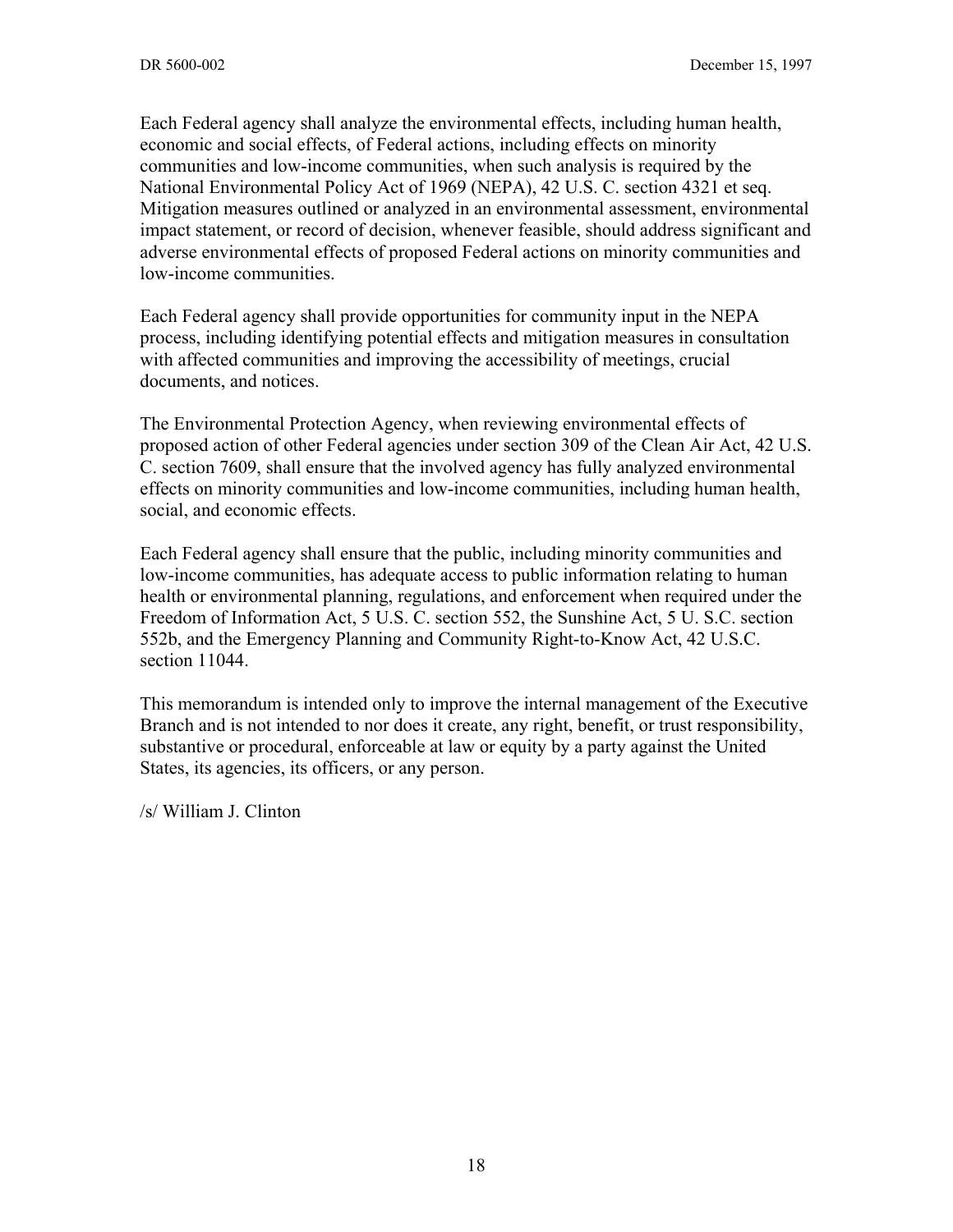#### APPENDIX C

#### PROGRAM INITIATIVES WITHIN USDA RELATED TO

#### ENVIRONMENTAL JUSTICE

The following are examples of USDA programs, policies, planning, public participation, enforcement, and rulemaking activities related to environmental justice within USDA, organized by the four categories identified in Executive Order 12898. Material in this appendix is derived from the USDA Environmental Justice Implementation Strategy adopted March 24, 1995.

#### **1. Promote enforcement of all health and environmental statutes in areas with**

#### **minority populations and low-income populations.**

USDA complies with Title VI of the Civil Rights Act of 1964 to ensure that all programs or activities receiving Federal financial assistance from USDA do not directly, or through contractual or other arrangements, use criteria, methods, or practices that discriminate on the basis of race, color, or national origin. In addition, USDA regulations prohibit discrimination on the basis of race, color, religion, sex, disabilities, age or national origin in programs and activities in which USDA agencies make benefits available directly to the public. The Department conducts the following activities:

National program reviews to identify and eliminate discrimination in program delivery.

- + Data collection on program participation rates of socially disadvantaged producers.
- + Assessments of changes to food assistance programs to determine if barriers prevent diverse groups from participation.
- + Agreements entered into by USDA agencies include standard clauses designed to prevent discrimination.
- + Facility pollution prevention plans first evaluate collection, maintenance, and analysis of information of the race, national origin, income level, and other information for areas surrounding Federal facilities where the facilities are expected to have a substantial environmental, human health, or economic effects on surrounding populations.

+ Compliance with the National Environmental Policy Act (NEPA) ensures consideration and analysis of the effects of natural resource decisions on the human environment. USDA policy and procedures for NEPA compliance require that effects on population sectors be considered.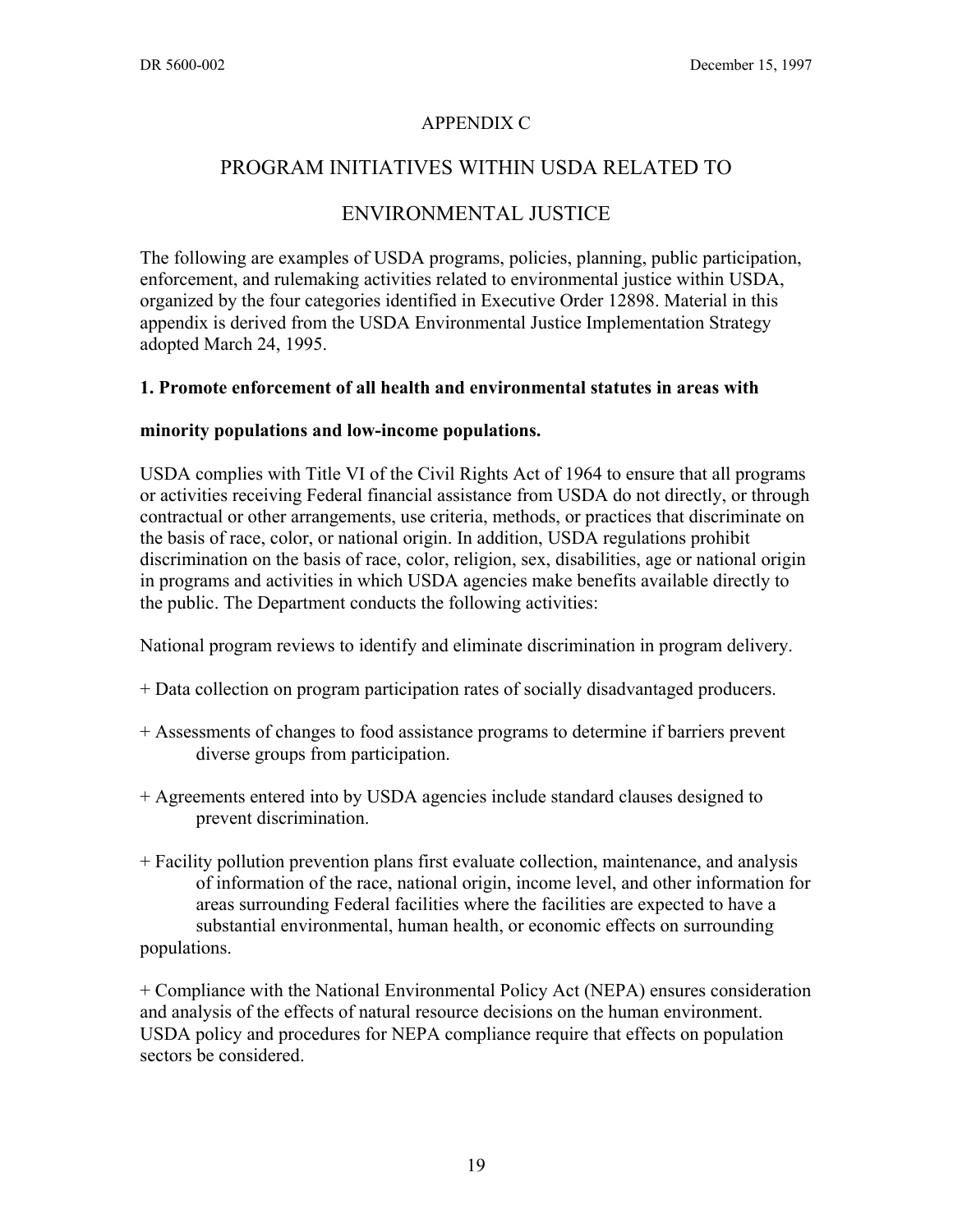+ Members of peer panels convened for reviewing and ranking competitive research grant proposals are selected based upon their training and experience in relevant

scientific fields and the need to maintain a balanced membership (e.g., assure that the views of minorities and women are represented).

USDA's enforcement of human health and environmental laws include memoranda of understanding and intergovernmental agreements with Indian tribes, educational institutions, State agencies, and Federal agencies such as Environmental Protection Agency (EPA), Department of Labor (DOL), Department of Defense (DOD), Department of Energy (DOE), Health and Human Services (HHS), and Food and Drug Administration (FDA). Examples include: Memorandum of Agreement (MOA) with the U.S. Army Corps of Engineers and the Tennessee Valley Authority to establish a source of technical assistance for environmental cleanup on property held in USDA inventory.

Interagency agreement with the Bureau of the Census to conduct a nationally representative survey of the U.S. population as a supplement to the Current Population Survey. The survey will measure, for all income groups, the extent of hunger and food insecurity in the United States. USDA will use the information to improve the design of nutrition assistance programs for low-income Americans.

Cooperative agreement with the University of New Mexico to conduct a "Limited

Resource Farmer and National Resource Inventory Special Study." Data will be used to more accurately define "limited resource farmer" and to investigate reasons for their lack of participation in USDA programs.

Interagency agreement with HHS to create a rural health information clearing house, designed to collect and disseminate information on rural health issues, research findings related to rural health, and innovative approaches to the delivery of rural health care services, financing, and the health status of rural Americans and American Indians.

Cooperative agreement with an 1890 institution to evaluate the effectiveness of intervention methods to improve the quality and well-being of the rural elderly in

the

South.

Memorandum of Understanding (MOU) with DOE to study options for the environmental cleanup and rehabilitation of former commodity (grain) storage sites, which became contaminated through repeated applications of pesticides and other chemical treatments.

Cooperative agreements with state agencies - including health departments - to participate in pest eradication efforts, which involve evaluation and communication of health risks due to pesticide application.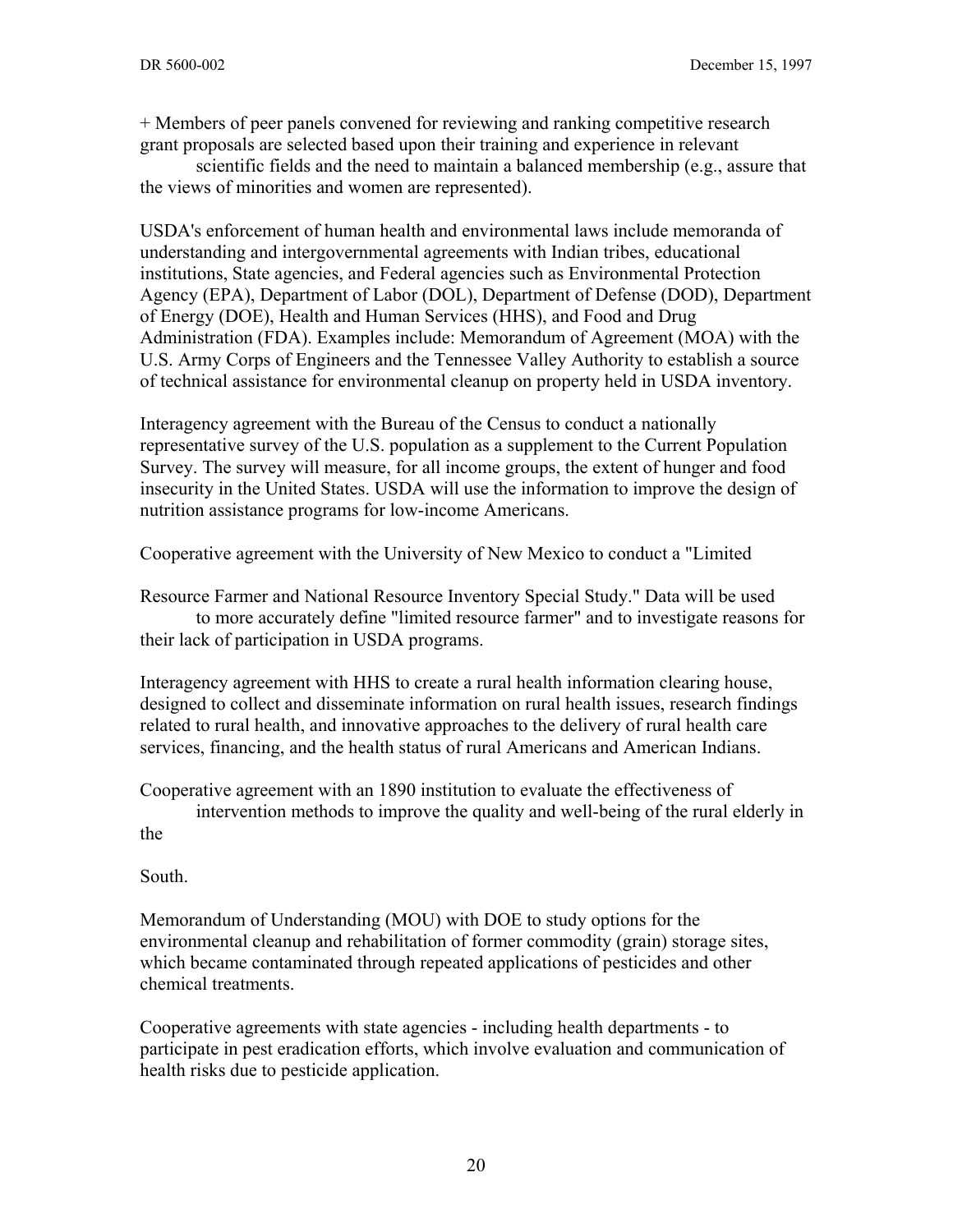Cooperative agreements with individual U.S. tribal organizations, tribal enterprises, and the established inter-tribal organizations to conduct export promotion activities for tribal agricultural products, which include range fed beef, buffalo meat, and seafood products from the reservations.

MOU with six American Indian tribes for work on Indian lands and cooperative agreements with 26 towns and cities for providing technical assistance on animal damage control.

Providing funds to the National Coalition to Restore Urban Waterways to members of the Minority Environmental Association in six cities.

Supporting a project with the Minority Environmental Association in Cleveland to test water quality in minority and poor communities. Provide support to a minority and rural housing area in North Carolina for installation of a clean water supply.

#### **2. Ensure greater public participation**

USDA has a long tradition of conducting effective outreach and education efforts focusing on minority populations at national, regional, state and local levels, including cooperative efforts with:

-- 1890 Colleges, Land Grant Universities, and other historically Black colleges and universities (HBCUs),

--the Hispanic Association of Colleges and Universities,

--Intertribal National University and other Tribal Nations,

--support for Employee Resource Groups (African American, Hispanic, Asian Pacific), and

--constituent groups and USDA county and advisory committees.

USDA uses a variety of processes and mechanisms to receive public input:

+ Conservation Review Groups (including USDA, other government, and stakeholder representatives) at the local, county, state, and national levels review conservation policies.

+ Public comments are solicited through the rulemaking process in national hearings, and suggestions are considered in the design and implementation of new or revised program and rulemaking activities.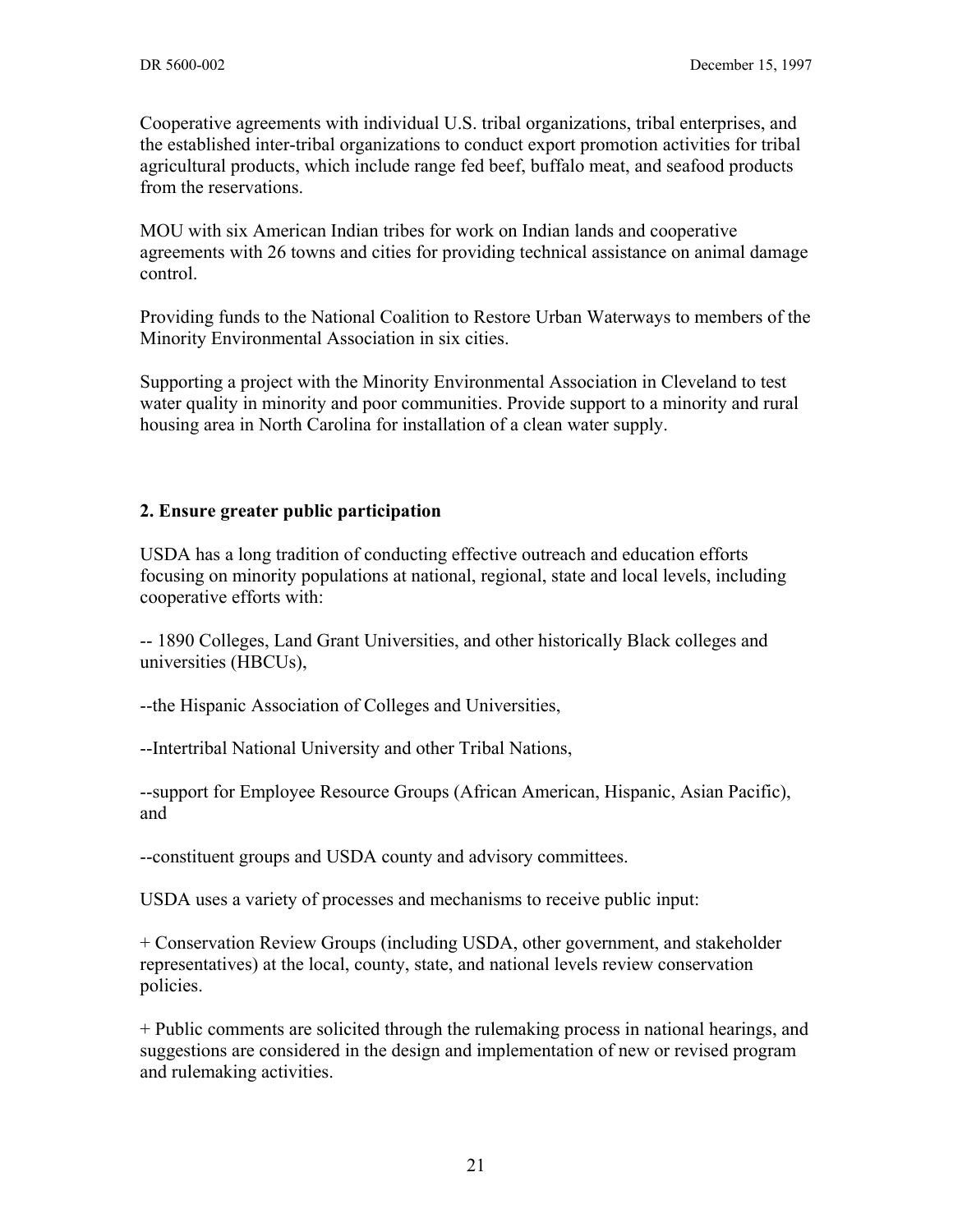+ As required by the Government Performance and Results Act of 1993, USDA collects information from the public, producers, and other program participants through customer service surveys and interviews. This information is used to measure customer satisfaction with USDA programs and implementation and to revise or re-engineer existing policies, rules, regulations, procedures, and business processes on an as needed basis.

+ USDA agencies have specific programs and procedures in place to comply with the requirements -under National Environmental Policy Act (NEPA) for public participation in agency decisionmaking. The NEPA process alerts the public of the likely environmental (including health and safety) effects of proposed agency programs before they are approved and implemented. The NEPA environmental impact statements and environmental assessments are made available to the public in a variety of ways - local newspaper announcement, published in foreign languages, and Telecommunication Device for the Deaf (TDD).

+ USDA has a tradition of direct, frequent communication in forums and with established, formal committees of stakeholders.

+ Development of ecosystem management policies affecting national forests involves grassroots participation by communities and industries. Because ecosystems cross boundaries, USDA's Forest Service cooperates with other landowners on a voluntary basis and is working with rural communities to develop local natural resource-based economies that support sustainable ecosystems.

+ Advisory boards provide input into USDA's research planning and program development, including issues related to environmental justice. In FY 1994, USDA had sixty-eight federal advisory committees. Thirty-eight committees are required by statute and twenty-one are authorized by statute. A wide variety of stakeholders participate in advisory committees providing an ongoing source of public input on USDA programs.

+ The Cooperative State Research, Extension, and Education Service (CSREES) receives public input through program committees at the state and local levels and from other agencies at the state and national level.

+ USDA's integrated pest management (IPM) strategies provide for state and local involvement in priority setting for research, education, and regulatory controls.

USDA also places heavy emphasis on outreach activities to help ensure public participation in planning and rulemaking processes as well as program delivery:

+ The Women, Infants, and Children (WIC) Program provides services to over 100,000 American Indian women, infants and preschool children through States and thirty-three American Indian Tribal Organizations which provide WIC services within their tribal areas. In April 1992, approximately 60 percent of all American Indian infants in the U.S. participated in the WIC Program.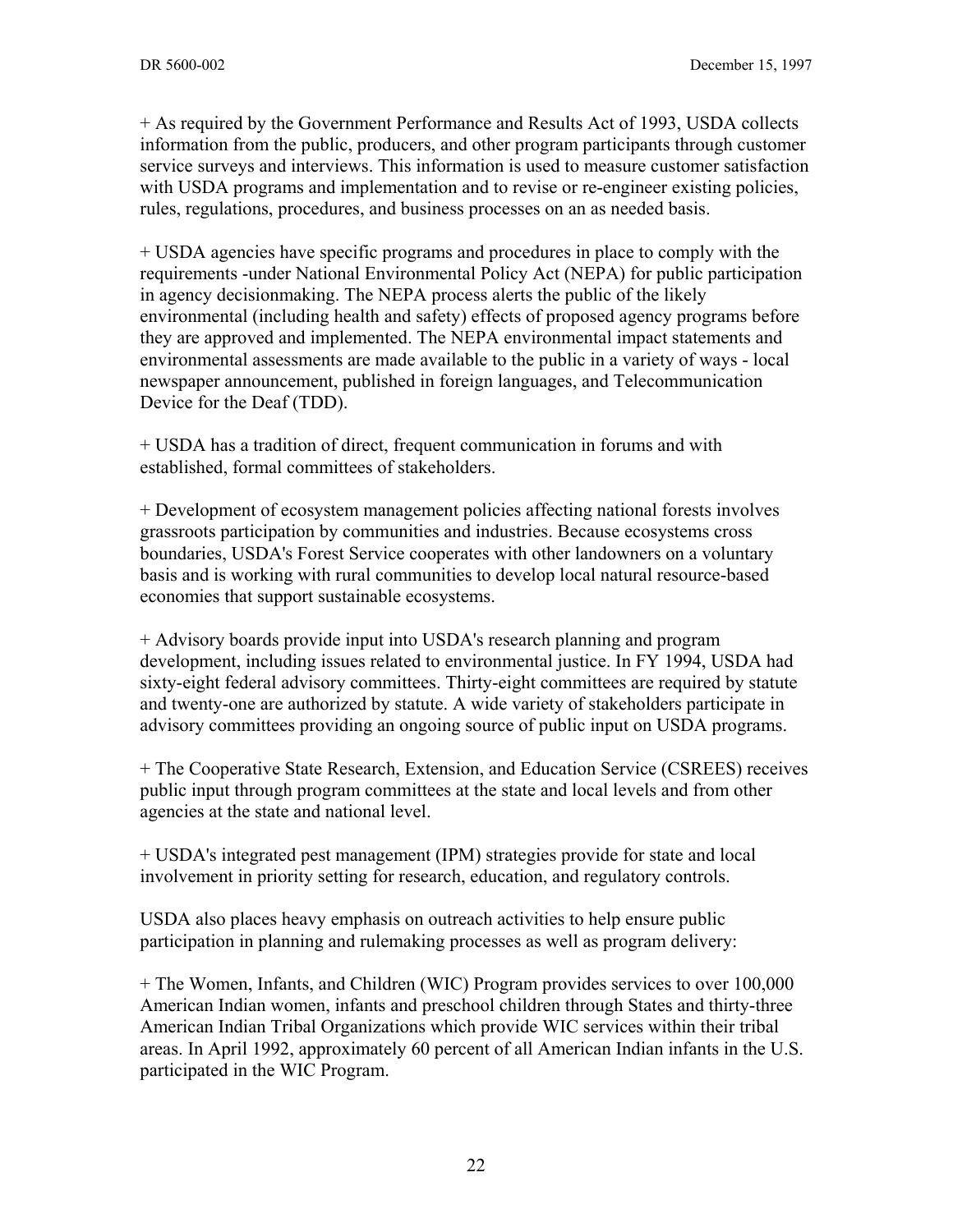+ USDA participates in government-wide programs to increase the participation of small and disadvantaged businesses (including minority and women-owned firms) in contracting and procurement programs.

+ USDA uses PASS (Procurement Automated Source System), a computerized directory of over 196,000 small businesses, and other sources to identify potential minority and women-owned firms for participation in USDA loan programs.

+ USDA administers an Outreach and Assistance Program for Socially Disadvantaged Farmers and Ranchers by establishing goals for program participation rates on a State-by-State and county-by-county basis.

+ USDA's Agricultural Conservation Program provides for cost sharing (up to 50 percent of the average cost of performing practices) for low-income farmers and ranchers who want to improve their conservation practices.

+ Local program officials meet regularly with public and private officials on issues such as community development, housing, and farm activities in rural areas and how to target USDA programs to targeted populations.

+ Through the Extension Service:

-- Indian Reservation Agents programs are located at 28 tribal reservations, which work with youth and adults in home economics, human nutrition, resource development, and agriculture.

-- The Expanded Food and Nutrition Education Program delivers information through educational programs for low-income citizens to improve their diet and nutrition.

-- The 1890 Land Grant Institutions, the Hispanic American Colleges and Universities, and many others in the Land Grant System have programs that target small and low-income farm producers to provide them with the expertise to become sustainable enterprises.

-- Worker protection programs in Spanish and other languages have been developed to train migrant and resident farm workers.

--Special efforts have been made to reach non-English speaking minorities through publications and multi-media programs in several languages in the areas in which they are needed.

+ USDA technology transfer programs give special emphasis to disadvantaged groups. Approximately 55 percent of USDA patent licenses and 53 percent of currently active Cooperative Research and Development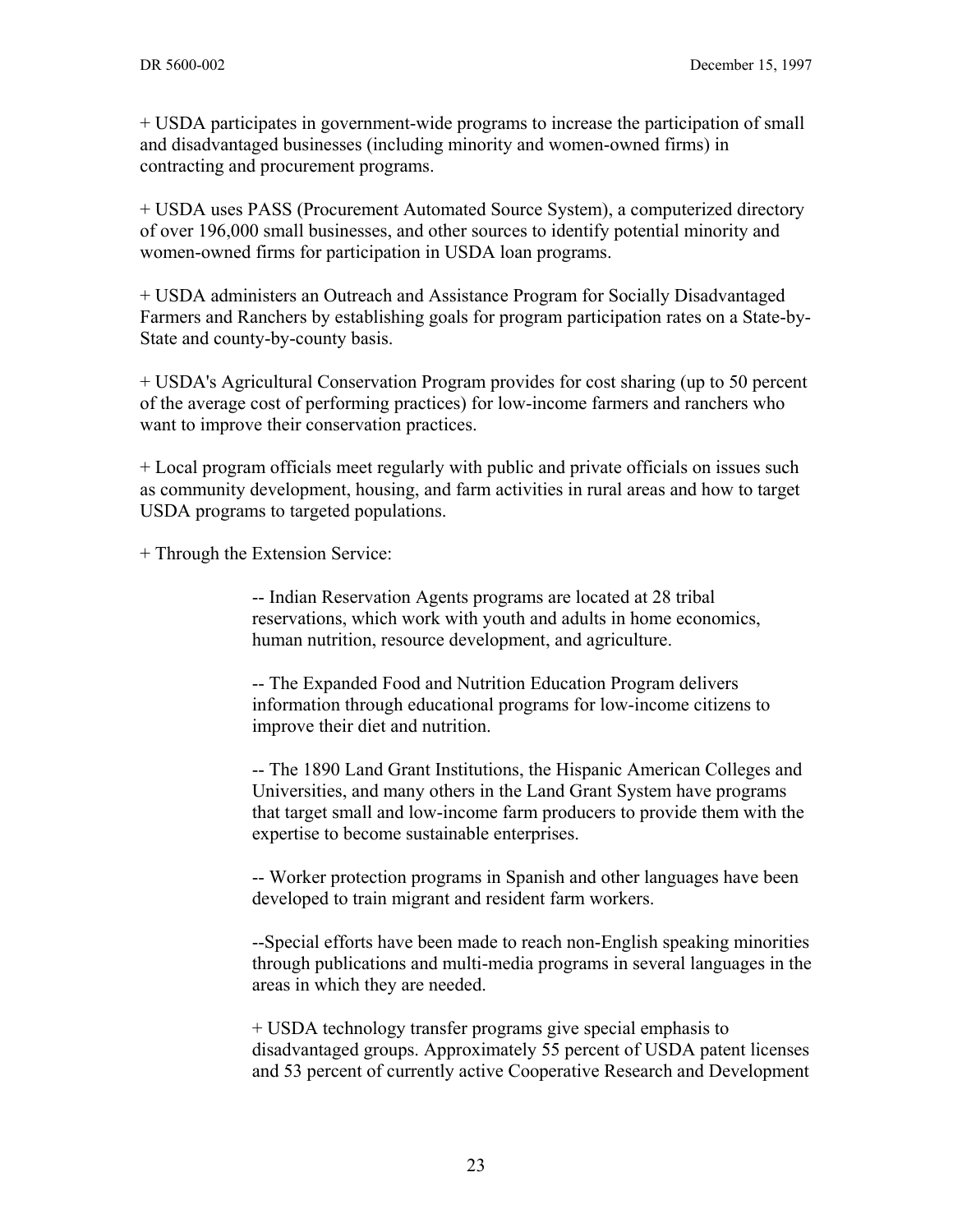Agreements are with small, minority owned, female-owned, or rural area businesses.

+The 1890 Capacity Building Grants Program strengthens the 1890 Land Grant institutions in agricultural research and related activities. USDA is initiating a parallel program to strengthen universities that traditionally support Hispanic

communities and plans to launch a third parallel program to support Tribal colleges.

+USDA established a National Center for Diversity located at Kentucky State University, which provides training and education that will enhance diversity and pluralism within the Cooperative Extension System. The Center maintains a resource database, conducts surveys and provides training and consulting to the Extension Service stakeholders throughout the county.

+ USDA operates consolidated county suboffices at the Tribal headquarters in each county having a reservation within its borders.

+USDA responds to research needs of industrial and field workers, such as byssinosis avoidance through cotton dust control, grain dust reduction, and safe pesticide application technology.

+USDA conducts research to describe the degradation of pesticides and other chemicals, thereby contributing to safe handling procedures. Since many farm workers who handle pesticides are minorities, well-designed safe handling procedures better ensure worker safety.

+USDA has established Centers of Excellence at 1890 Institutions to provide a USDA presence on campus and enhance the ability of the institution to deliver programs. A National Scholars Program provides scholarships and employment opportunities for college students at the 1890 Land Grant Institutions. The Summer Intern Program provides employment opportunities for high school juniors and seniors to increase minority participation in agriculture, forestry, home economics, and related fields.

+National Agricultural Statistics Service, in collaboration with USDA Forest Service, has also provided funding for an annual "Dream Warrior" Math and Science Camp sponsored by the Indian Resource Development Program to teach American Indian high school students the importance of math and science in many different careers, including those dealing with agriculture.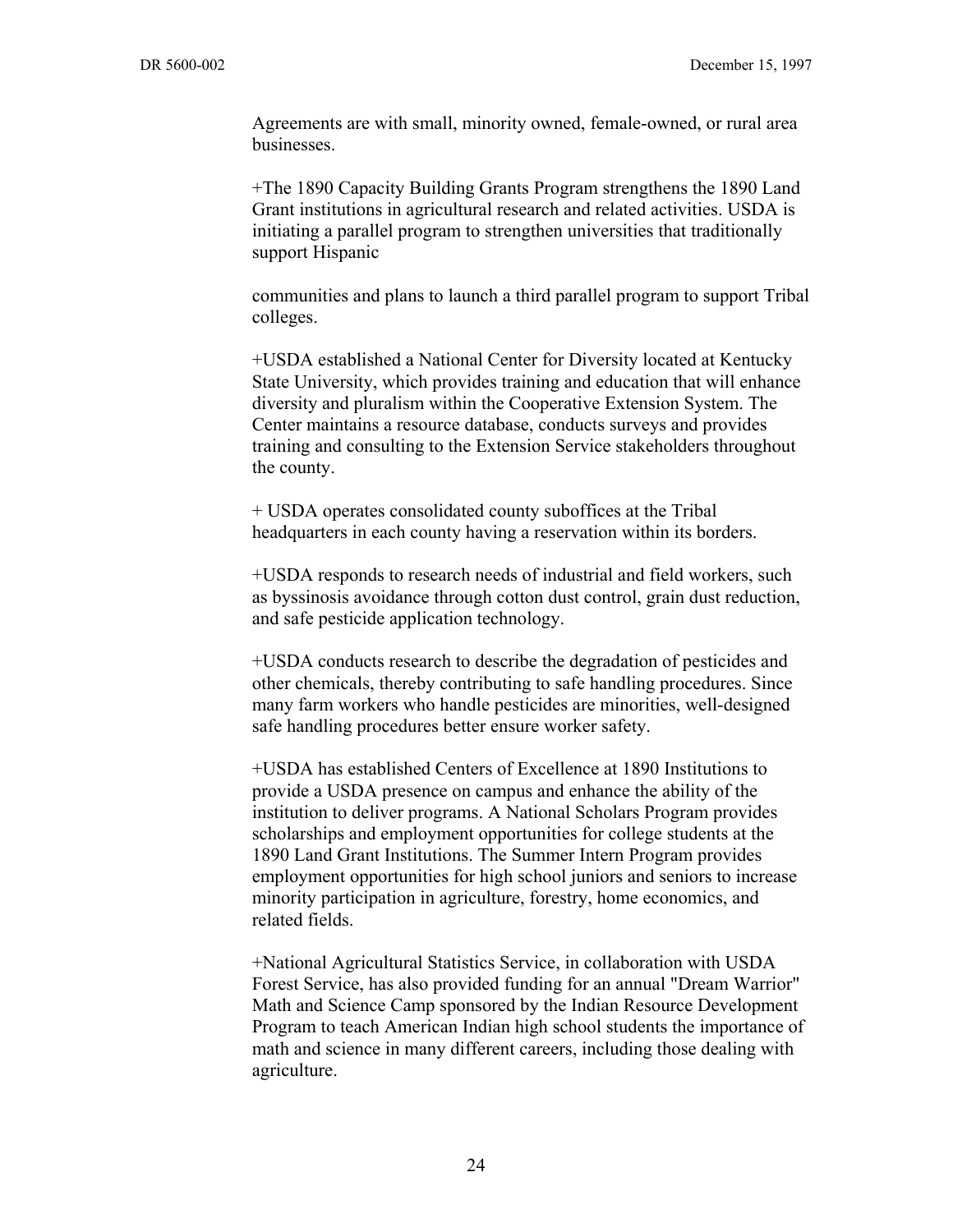#### *Detailed examples include:*

USDA sponsored four regional hunger foruins during 1994 where program participants, farmers, state case workers and advocates described the benefits and frustrations of the Food Stamp Program and other programs. USDA held a series of national minority round tables to examine nutrition issues affecting minority populations and to discuss the implementation of Women, Infants, and Children (WIC) program.

Consistent with the National Environmental Policy Act, USDA Animal and Plant Health Inspection Service (APHIS) considers the affected public in its Mediterranean fruit fly (Medfly) Cooperative Eradication Program. The program has included the use of chemical controls in suburban, urban, or rural areas. APHIS establishes telephone hotlines staffed with English and non-English speaking personnel (depending upon the demographics) to handle inquiries about the program. Residents and businesses are notified of control activities through a multi-lingual communications effort including door-to-door contact, local newspapers, and radio announcements. Fields are also posted to notify farm workers. Chemically sensitive individuals are given special consideration. Some States maintain registries of chemically sensitive individuals, and through these registries, APHIS can provide notice to registrants who could be affected by its activities.

Three USDA agencies -- the Cooperative State Research, Education, and Extension Service, Forest Service, and Natural Resources Conservation Service are working together in the Urban Resources Partnership. These agencies are collaborating with other federal agencies and state and local governments, and public and private organizations to provide grants and technical assistance to minority and low-income urban communities. The program's goal is to accomplish urban ecosystem conservation through locally driven initiatives with grass roots support. To date, \$6 million has been allocated to 8 cities to assist urban residents.

The 1995 Urban Earth Day will be co-sponsored by Natural Resources Conservation Services and the Minority Environmental Association. Urban Earth Day is the first Earth Day festival organized to highlight and education about the environmental issues affecting people of color and the poor.

#### **3. Improve research and data collection relating to the health of and environment of minority populations and low-income populations**

A large proportion of USDA resources are devoted to research on production agriculture, economics, and nutrition. USDA has accomplished significant research related to environmental justice, as the following examples illustrate. USDA research underway or partially completed includes:

+ Natural Resources Conservation Services has a cooperative agreement with Tuskegee University to conduct a study and provide guidelines and recommendations for implementation of the environmental justice policy.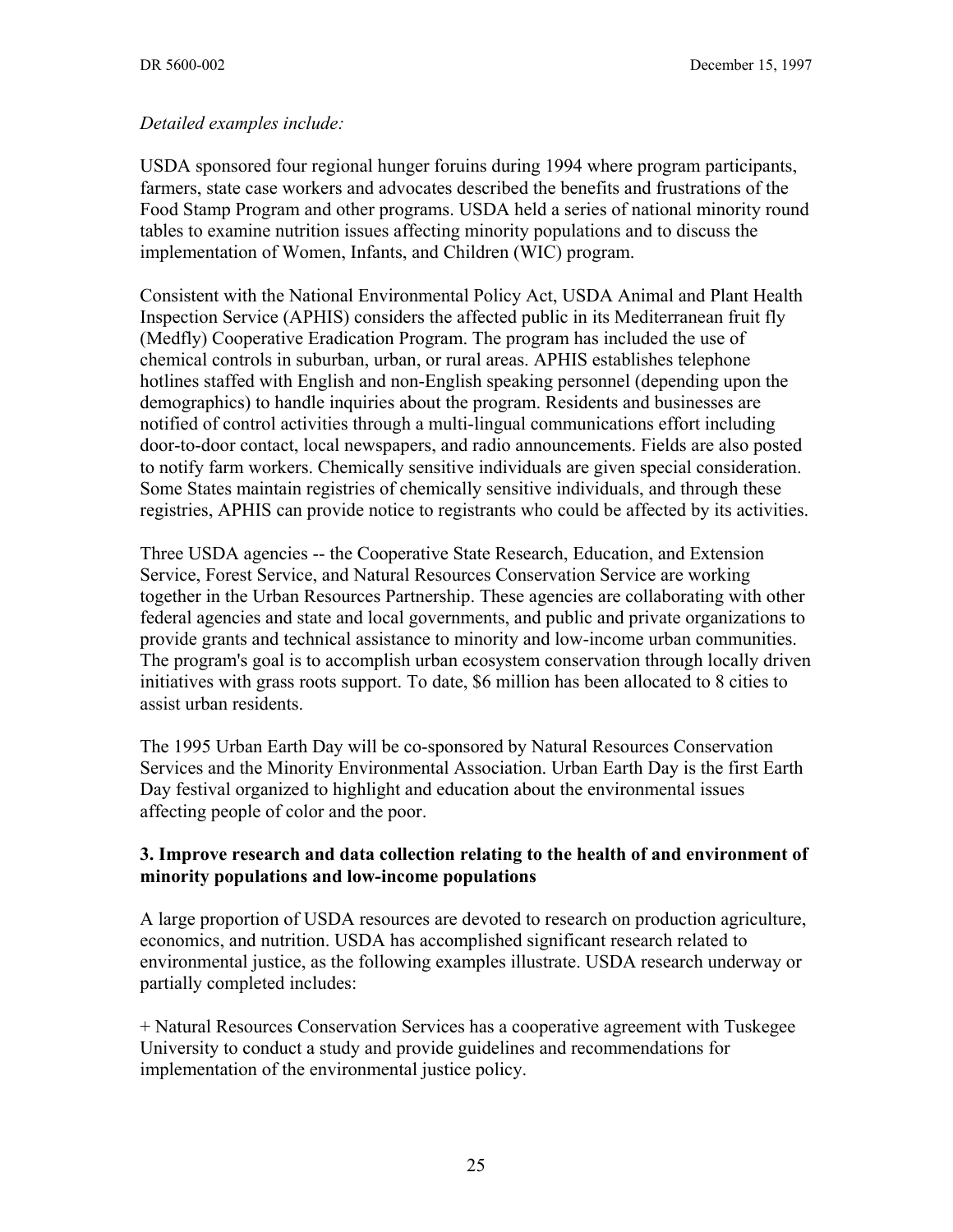+ A study of minority and women producers in Southern states (to be completed in FY 1995) that will review - (1) their participation rates in Agency programs; (2) their average base acreage and yields; and (3) their rates of election to the County Committees. The results will be compared to the rates for other producers to determine any disparities and to target potential corrective actions.

+ Various studies on telecommunications and its impact on rural America.

+ A scientific evaluation of Women, Infants, and Children nutrition risk criteria by the National Academy of Sciences, Institute of Medicine, Food and Nutrition Board. The final report is due in September 1995.

+ USDA initiatives under the President's Plan for the Pacific Northwest include studies on the effects of the plan on population sectors that include minorities, low-income, and American Indians. Those studies include: the East-Side Study, Pac-Fish, Columbia River Basin Assessment.

+ The Economic Research Service (ERS) programs include data collection and analysis on chemical use in agriculture and safety measures farm operators should provide workers who are engaged in chemical application activities.

+ USDA's ERS studies the differences in exposure to chemical toxins between metro and nonmetro areas, and the link of toxins to employment opportunities in metro versus nonmetro areas.

+ Scientific research is being conducted on body growth and nutrition of white, Hispanic and African American babies. Agricultural Research Service has pioneered in the research area of body fat distribution among various ethnic populations. Information on the nutrient/gene relationships in diverse populations will enable USDA to better form nutrient recommendations for individuals and groups.

+ The USDA Agricultural Research Service (ARS) in partnership with five research universities in Mississippi, Louisiana, and Arkansas began the Lower Mississippi Delta Nutrition Intervention Research Initiative to apply state-of-the-art nutrition research tools to solve nutrition problems within the Delta and to contribute to the future health and well-being of the citizens of the region.

+ USDA county offices maintain a confidential automated file containing information on the race, sex, and ethnicity of participation rates for Title VI compliance purposes and for other reporting requirements, including the biennial report to Congress required by Section 2501 of the Food, Agriculture, Conservation, and Trade Act of 1990 (7 USC 2279).

+ Property Environmental Tracking System (PETS) is a database system used to track the agencies' properties where hazardous waste investigation have been conducted or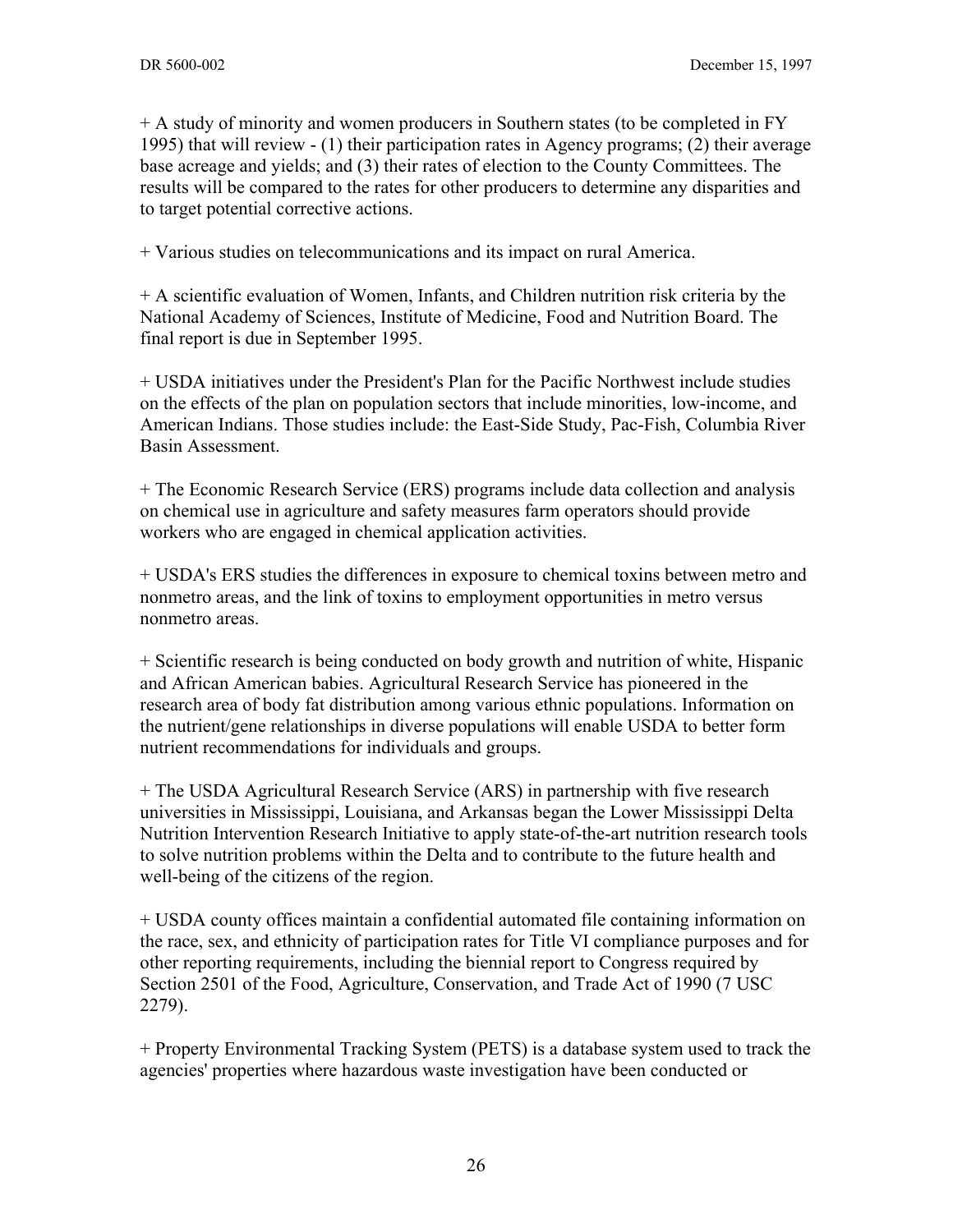underground storage tanks have been found. Other information includes the disposition of the property.

+ USDA Rural Utilities Service (RUS) collects racial/ethnic data on its recipients annually. The data show the racial make-up of the borrowers' service area by providing information on both the "served" and "unserved" residences. Information is used to identify compliance review sites.

+ USDA National Agricultural Statistics Service (NASS) and the USDA Agriculture Marketing Service develops and maintains an agricultural chemical use database used in the Pesticides Data Program. The database provides statistically reliable state-level information on pesticides and fertilizers used on most food crops and field crops in the major producing states. This information is shared and available to the public.

+ The USDA Economic Research Service (ERS) has many data sets on the environment; pesticide use in agriculture; land, water, and conservation; rural population and demography; and rural economics as well as the modeling and geographic information system tools needed to use these data sets to address environmental issues in agriculture and rural America.

+ CSREES in partnership with Florida A  $\&$  M University is completing a database of minority and women scientists to facilitate cultural diversity of scientific activities, such as peer review panels, program review teams and advisory committees.

+ School Nutrition Dietary Assessment Study, 1993

+ Evaluation of the Food Distribution Program on Indian Reservations, Final Report, 1990

+ National WIC Evaluation, 1986

+ Food Stamp Program Participant Characteristic Studies WIC Participant and Program Characteristics Studies: 1984, 1988, 1990, 1992

+ Review of WIC Nutritional Risk Criteria, 1991

+ Estimates of Persons Income Eligible for WIC in 1989: National and State Tables; County Tables

+ Socially Disadvantaged Farmers and the Natural Resource Conservation Service, 1994

+ Socially Disadvantaged Clientele of the Soil Conservation Service: A Market Research Report, 1994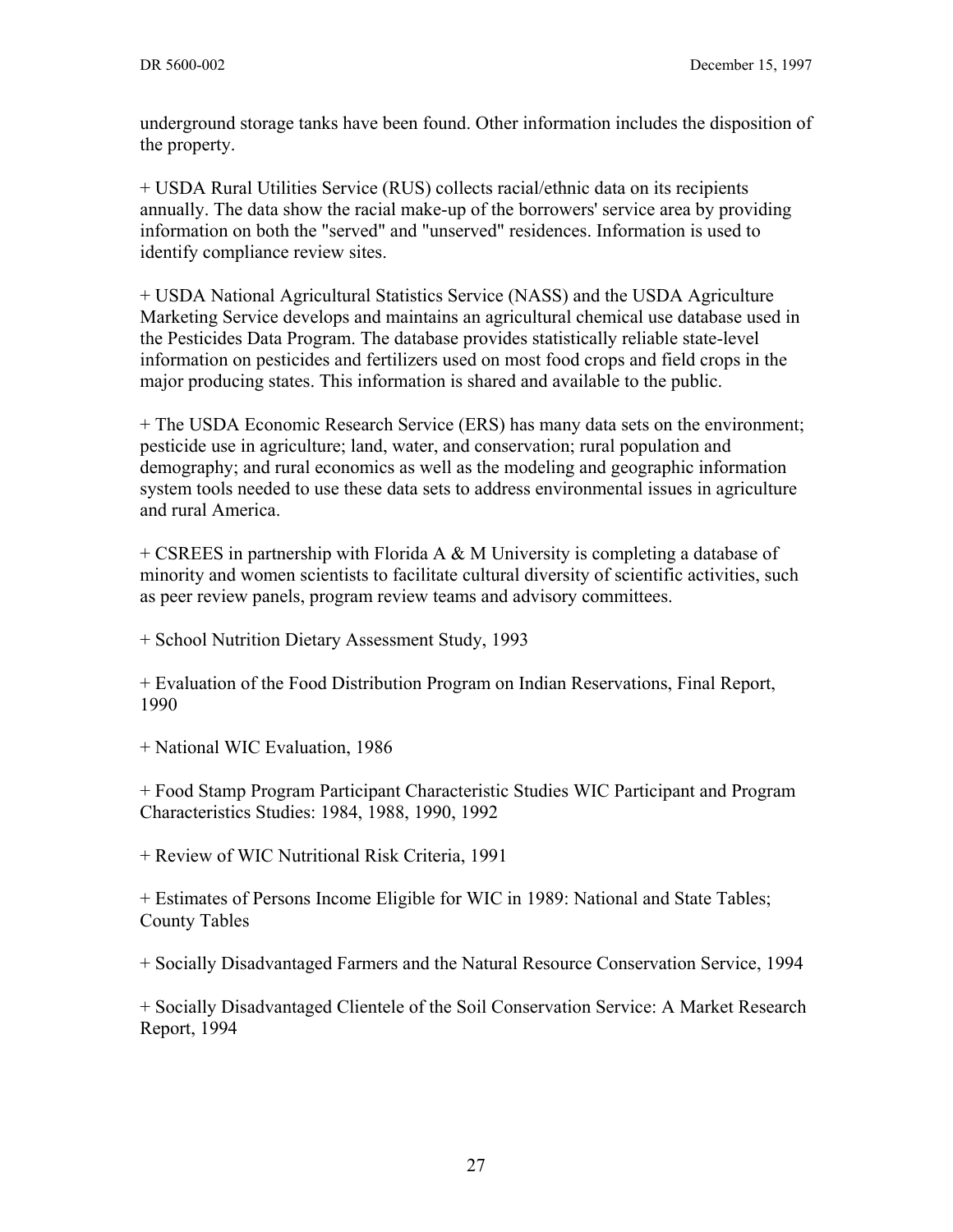+ Identification of the Limited Resource Farmers Through the Utilization of the National Resource Inventory Data and Incentives for the Limited Resource Farmers to Adopt NRCS Programs, April 1994

- + Rural Entrepreneurship and Small Business Development, QB93-38, 1993
- + Rural Industrialization, QB94-30, 1994
- + Rural Youth Employment, RICPS 30, 1993
- + Health Care in Rural America, QB94-08, 1994
- + Native American Health Care, QB93-40, 1993
- + Rural-America's Elderly, QB93-36, 1993
- + Hazardous and Toxic Waste Management, QB93-59, 1993
- + Information Access in Rural America, QB94-39, 1994
- + Native American Natural Resource Management, QB-39, 1993
- + Population Migration in Rural America, QB93-35, 1993
- + Poverty in Rural America, QB94-01 Retirement Communities, RICPS 23, 1993
- + Alternatives to Waste Disposal, RICPS 14, 1992
- + Crime in Rural America, QB94-09, 1994
- + Rural Education, QB92-15, 1992

#### **4. Identify differential patterns of consumption of natural resources among minority populations and low-income populations.**

+ CSREES collects, maintains and analyzes information on the consumption pattern of populations who principally rely on fish and wildlife for subsistence. This information is communicated to the public regarding health risks of consumption patterns, e.g., University of Alaska educational programs for native Alaskans. The State Cooperative Extension Service publishes guidelines reflecting the latest scientific information available concerning methods of evaluating human risks, if any, associated with the consumption of pollutant-bearing fish or wildlife. Fact sheets and bulletins are disseminated through the Extension service delivery system to appropriate target populations.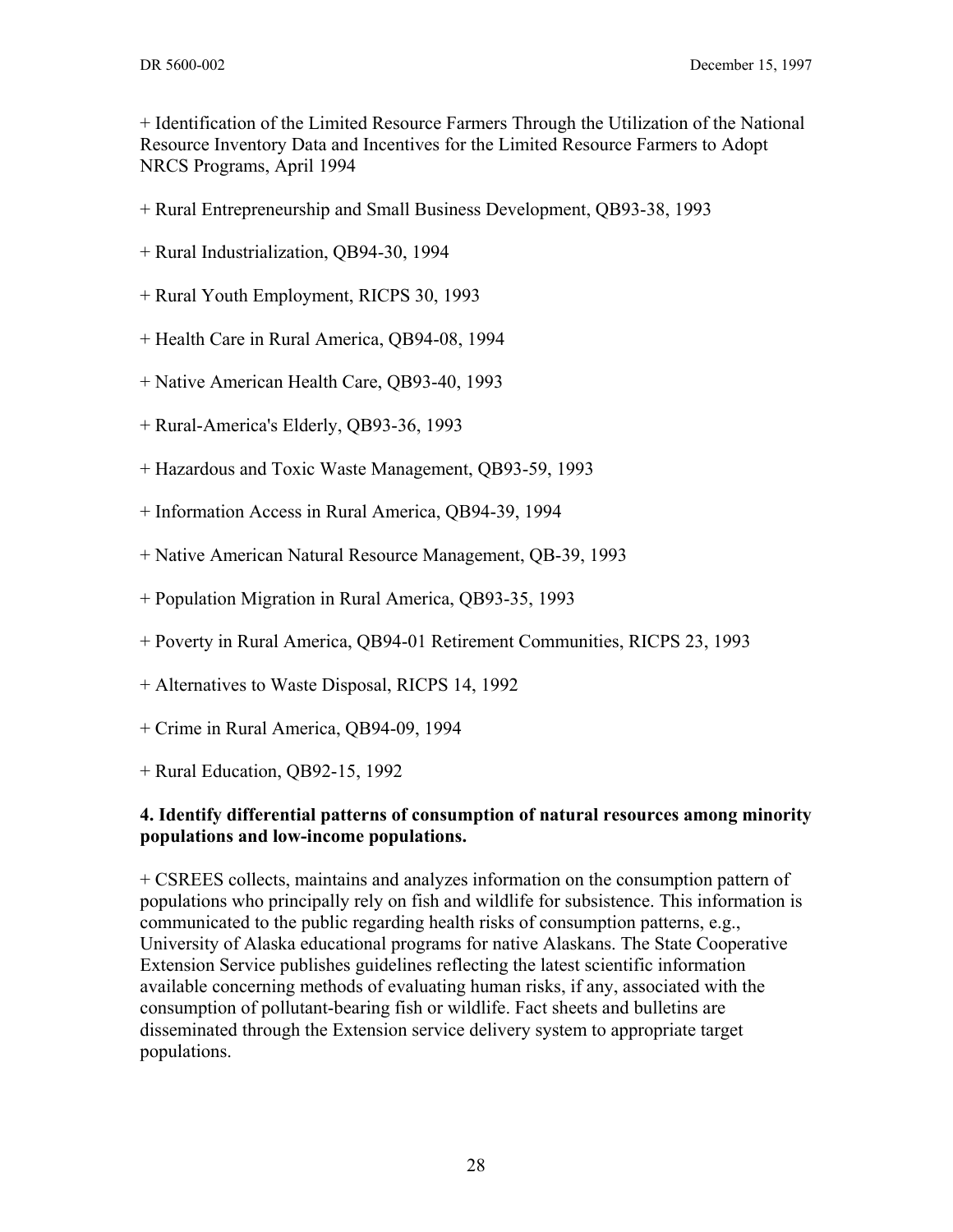+ USDA's NASS and the Intertribal Agricultural Council established a formal agreement and funding to conduct a pilot agricultural statistics survey in the summer of 1994 for all tribes and reservations in the State of Montana. The major data needs are number, size, and type of farm; crop area estimates; cattle, sheep, and horse inventories. In summary, this study identifies management solutions to the deficiencies in the agricultural statistics profile of American Indian. Substantial new management, attention, action, and resource allocation to improve the agricultural statistics profile for American Indian farms and ranches has begun.

+ USDA is committed to establish and promote environmental justice goals relevant to minority and low-income populations affected by all agency programs. Count y committee approvals of individual applications for program participation have the most potential for disproportionate adverse effects on minority and low-income populations. Over 40,000 of these decisions are made on an annual basis by the more than 2,800 Consolidated Farm Services Agency county offices and committees. USDA recently established procedures to assure minority representation on the county committee in any county in which the percentage of minority producers is five percent or more. In such counties (or communities), when a representative of a minority group has not been officially appointed to the committee, the committee is required to appoint a "minority advisor" to represent the views of the minority population in the county or community.

+ A USDA Forest Service National Resource Book on American Indian and Alaska Native relations working draft, which will be released in April, 1995, will provide guidance for the Agency in working with American Indian Tribes regarding their special governmental status, culture, treaty or other statutory interests and rights and is expected to expand development of cooperative relationships so that Tribes have an opportunity to be included in the USDA Forest Service cooperative and resource forestry programs.

+ USDA's Limited Resource Farmers' Initiative encourages socially disadvantaged individuals to enter and continue farming. In 1994, approximately \$3 million was allocated to the 1890 institutions to provide training to small farmers to do a better job of management and to understand what USDA services are available and how to take advantage of these services. USDA is conducting small farmer town hall meetings to address marketing, customer service, risk management strategies, and technical and financial assistance. USDA is currently working to establish an Incubator Farm Initiative which would allow for the training of young aspiring farmers and would review policy documents for the purpose of identifying language that present barriers to program participation by small farmers.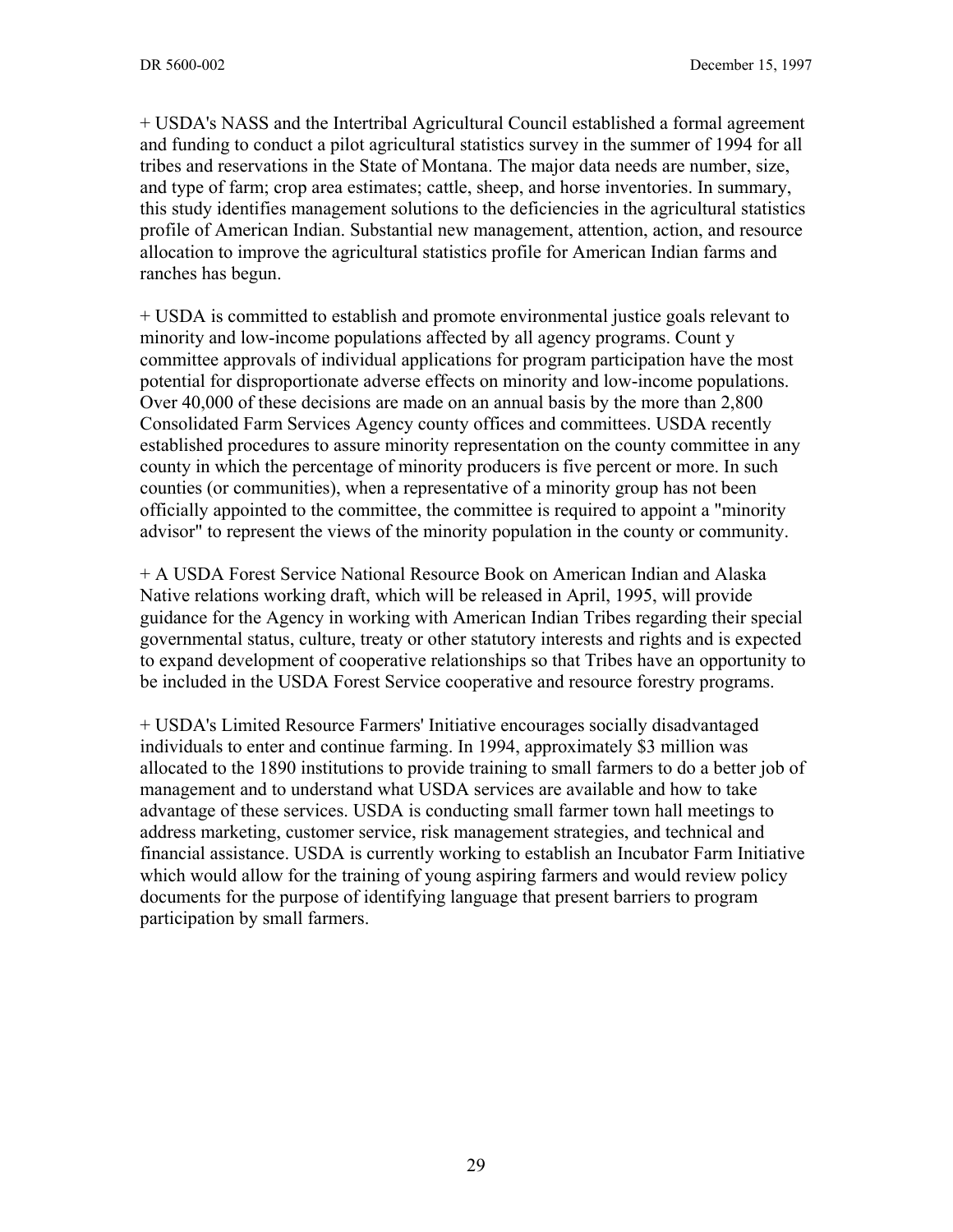#### APPENDIX D

#### NON-NEPA ENVIRONMENTAL JUSTICE ISSUE DETERMINATION PROCEDURE

For those programs or activities not subject to the National Environmental Policy Act (NEPA) the process of determining whether an environmental justice issue exists and, if so, what agency action is appropriate should include, but is not limited to, the following steps.

Step 1: Identify the agency program or activity;

Step 2: Determine if proposed program or activity is the type that might have an adverse environmental or human health effect on any population. If not, the environmental justice issue determination is complete. If a determination is made that the program or activity has a potential for adverse environmental or human health effect on any population, continue to

Step 3;

Step 3: Identify interested and affected parties;

Step 4: Initiate community outreach to affected and interested parties (for example notification by public announcement and/or contact with community and civic organizations) and encourage participation and input on the proposed program

or activity and any alternatives or mitigating options;

Step 5: Apply developed criteria to evaluate information gathered from outreach initiative along with all other information used in decisionmaking process and analyze the effects of proposed prograin or activity and the effects of alternate or mitigating actions. If a determination is made that the proposed pro.-ram or activity has, or will have a disproportionately high and adverse effect on the human health or the environment of minority or low-income populations, go to Step 6. If not go to Step 7;

Step 6: Consider the feasibility and appropriateness of alternatives or mitigating options and their effects;

Step 7: Notify interested and affected parties of agency decision;

Step 8: Assess effectiveness of outreach initiatives.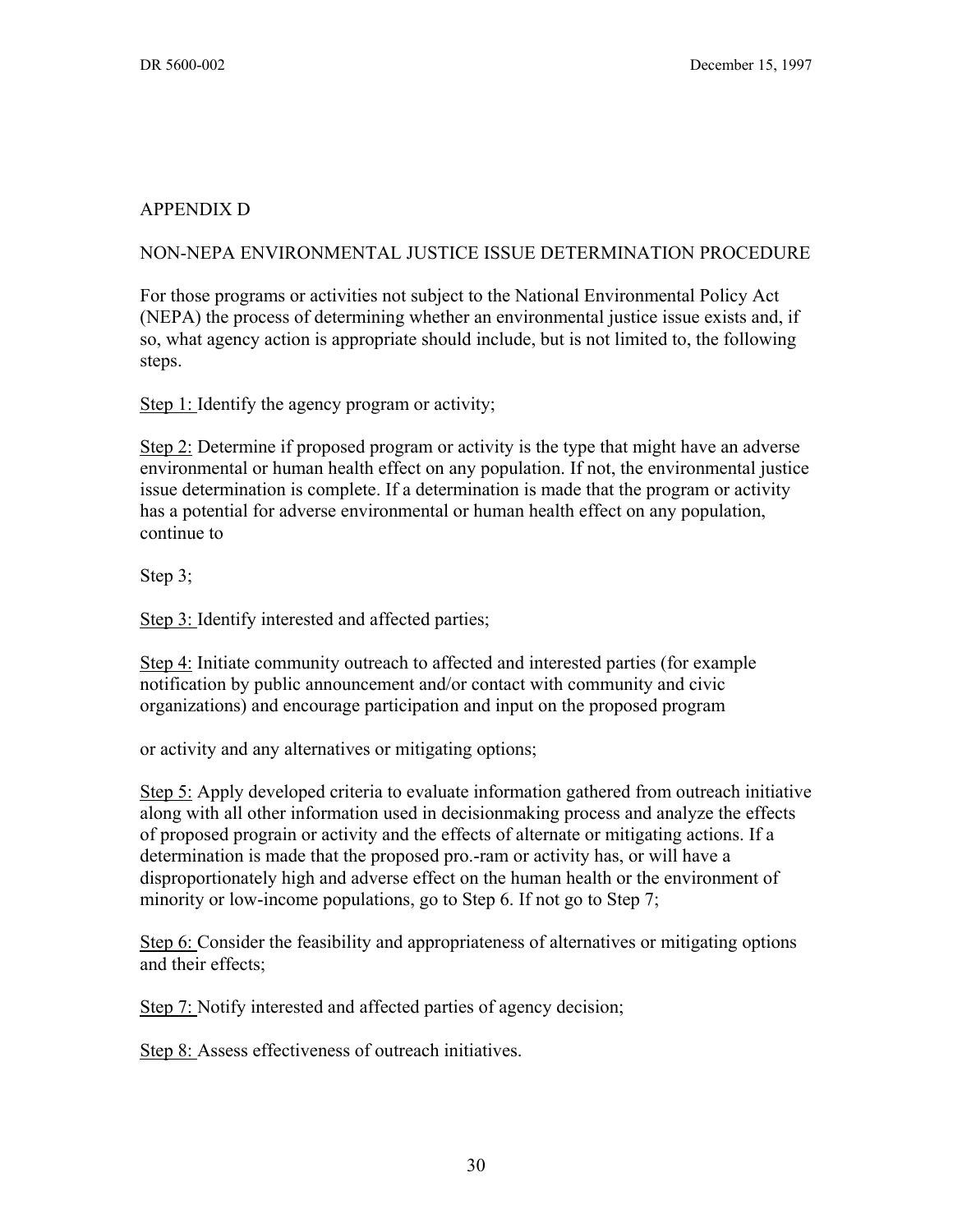#### **APPENDIX E**

#### **NARRATIVE FOR ENVIRONMENTAL JUSTICE AND NEPA FLOWCHART**

The Environmental Justice and NEPA Flowchart has, been prepared to identify where and how in the NEPA process environmental justice issues can be addressed, if appropriate. The Draft CEQ Guidance for Environmental Justice under NEPA (April 4, 1997), contains additional suggestions and should also be consulted.

Note that the flowchart portrays a typical Environmental Impact Statement (EIS) process. Some USDA agencies use this same process in the preparation of an environmental assessment (EA) and should therefore use this flowchart when conducting EAs. Those agencies that do not use this process in the conduct of their EAs will need to adapt this flowchart to fit their EA process.

**1. Define action, purpose, need and area of potential effect.** The action proposed by the agency should be clearly defined so that interested parties understand what is being proposed. The agency should identify the purpose of the action and provide justification as to why the action is needed. The area of potential concern should be defined (i.e., physical boundary of area reasonably expected to be affected by the action) so that the agency can include all of the minority and low-income populations within this area in all of its outreach efforts.

2. **Initiate scoping.** Consideration of potential environmental justice concerns should begin with this step of the NEPA process. Any minority populations and low-income populations located within the potentially affected area should be identified.

Once the potentially affected parties have been identified, it will be important to communicate with and understand the concerns of these groups. All interested and/or affected parties should be notified of the proposed action. Notification should be accomplished by such means as publishing notices in local newspapers, including those read by potentially impacted low-income and minority groups, and by sending notices out to elected officials, civic organizations, religious organizations, superintendents of schools, local PTAs and other community organizations that can help to facilitate outreach. Announcements should also be made through such vehicles as local radio and television stations and newspapers. Broadcasts and publications made in languages other than English can be particularly helpful in communicating with non-English speakers.

USDA agencies should find creative and meaningful ways to facilitate access of information about the proposed action and the NEPA process to potentially affected minority and low income populations. Outreach possibilities would include organizing public meetings at a time and place that is convenient for the potentially affected communities, scheduling meetings with elected officials and/or community organizations, and publishing a newsletter to keep people informed.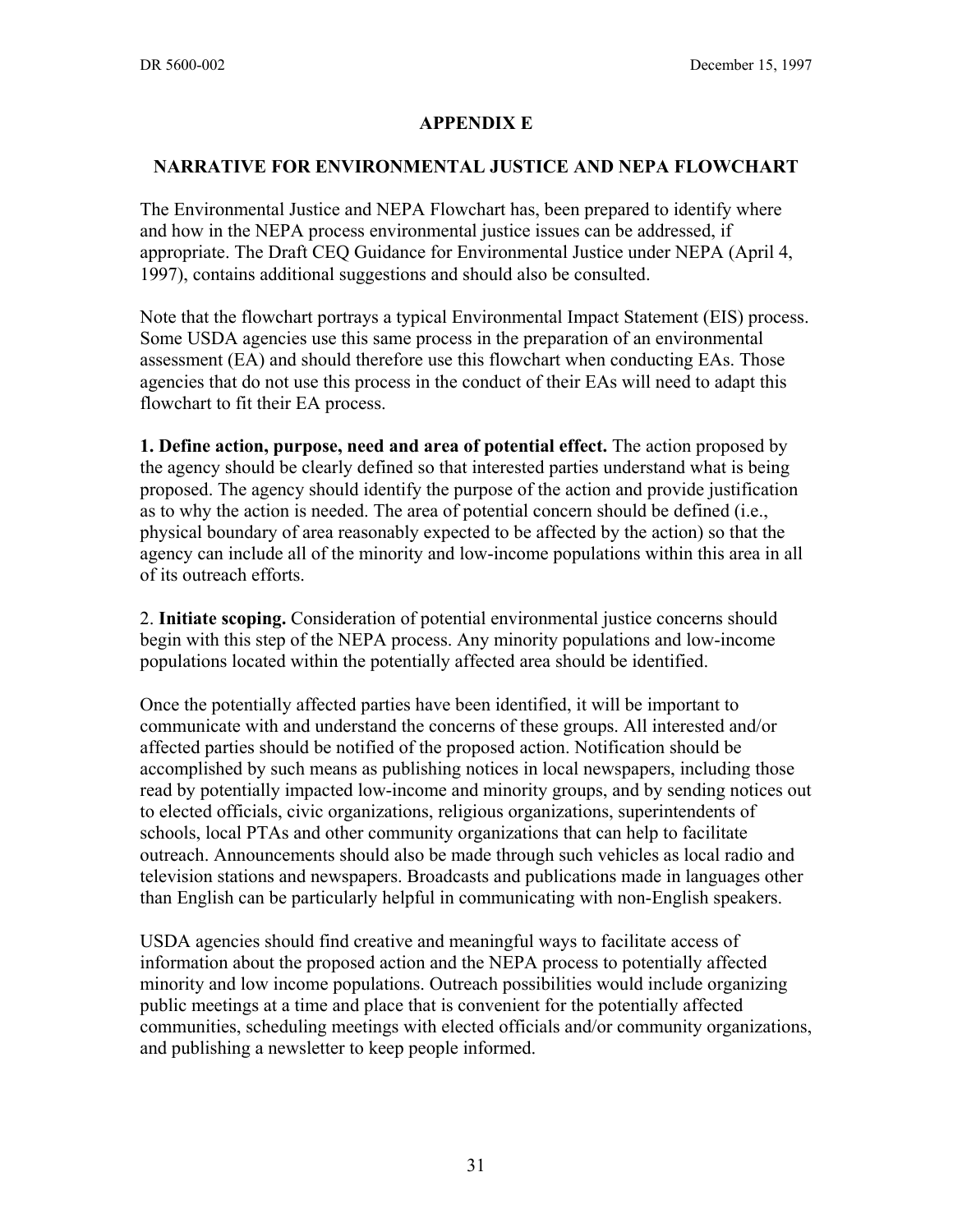The participation of interested or affected parties should be encouraged during scoping as well as throughout the entire NEPA process. Documents, meetings, personal contacts, and written correspondence should be translated to facilitate participation by persons who do not speak or understand English. Such translations pertain to each of the steps that follow.

**3 Define range of alternatives to be evaluated.** In cases where a proposed action might have a disproportionately high and adverse impact on minority or low income populations, agencies should make a strong effort to encourage members of those communities to help develop and comment on possible alternatives. Efforts would include organizing meetings to facilitate public input on the alternatives.

**4. Analyze effects of preferred and alternative actions on the quality of the human environment.** Include an analysis of the extent to which minority and/or low income populations might be disproportionately affected. The analysis should include potential impacts to subsistence consumption and human health as well as the related economic and social effects of each alternative.

**5. Develop mitigation to offset or ameliorate adverse effects.** The concerns and suggestions of potentially affected minority and/or low-income populations should be carefully considered in the development of mitigation measures. Once mitigation measures have been developed there should be follow-up to ensure they are implemented and are effective.

**6. Where applicable, notify interested or affected parties of the availability of draft NEPA documents and encourage comment.** The draft provides an important opportunity to demonstrate how concerns raised during the scoping process have been considered in the development of alternatives and to encourage additional input.

**7. Where applicable, notify interested or affected parties of availability of final NEPA documents and encourage comments.** Demonstrate how concerns with the draft NEPA document have been addressed and address any additional concerns raised before publishing a Record of Decision (ROD) or Decision Notice (DN). Concerns identified at this time should be incorporated and addressed in the ROD or DN.

**8. Notify interested or affected parties of agency decision.** Notification should include all parties contacted during the scoping process and those who provided comment on the draft or final NEPA document. Agencies are encouraged to meet with any affected populations to discuss and answer questions about the actions planned.

**9. Assess effectiveness of outreach.** How did we do? Agencies are encouraged to evaluate their outreach efforts to minority and low-income communities and to determine whether the outreach should be modified for future projects. This is also an important time to determine whether the NEPA process was explained to the community in a way that facilitated its participation and, if not, to determine how to do a better job in future projects.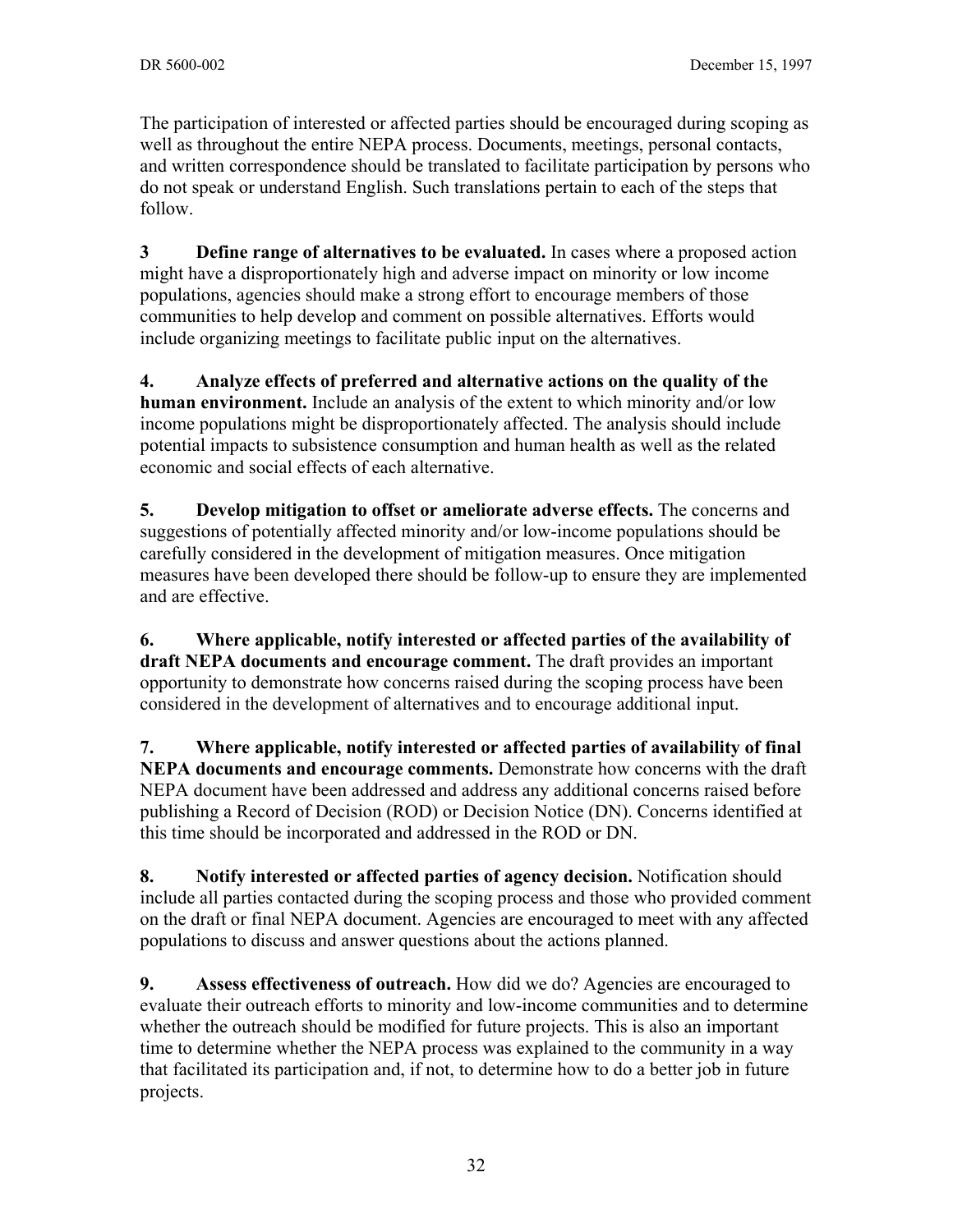**Environmental Justice and NEPA Flowchart -** (available on paper copy from Directives Office, IMD, OCIO, at 202-690-2118)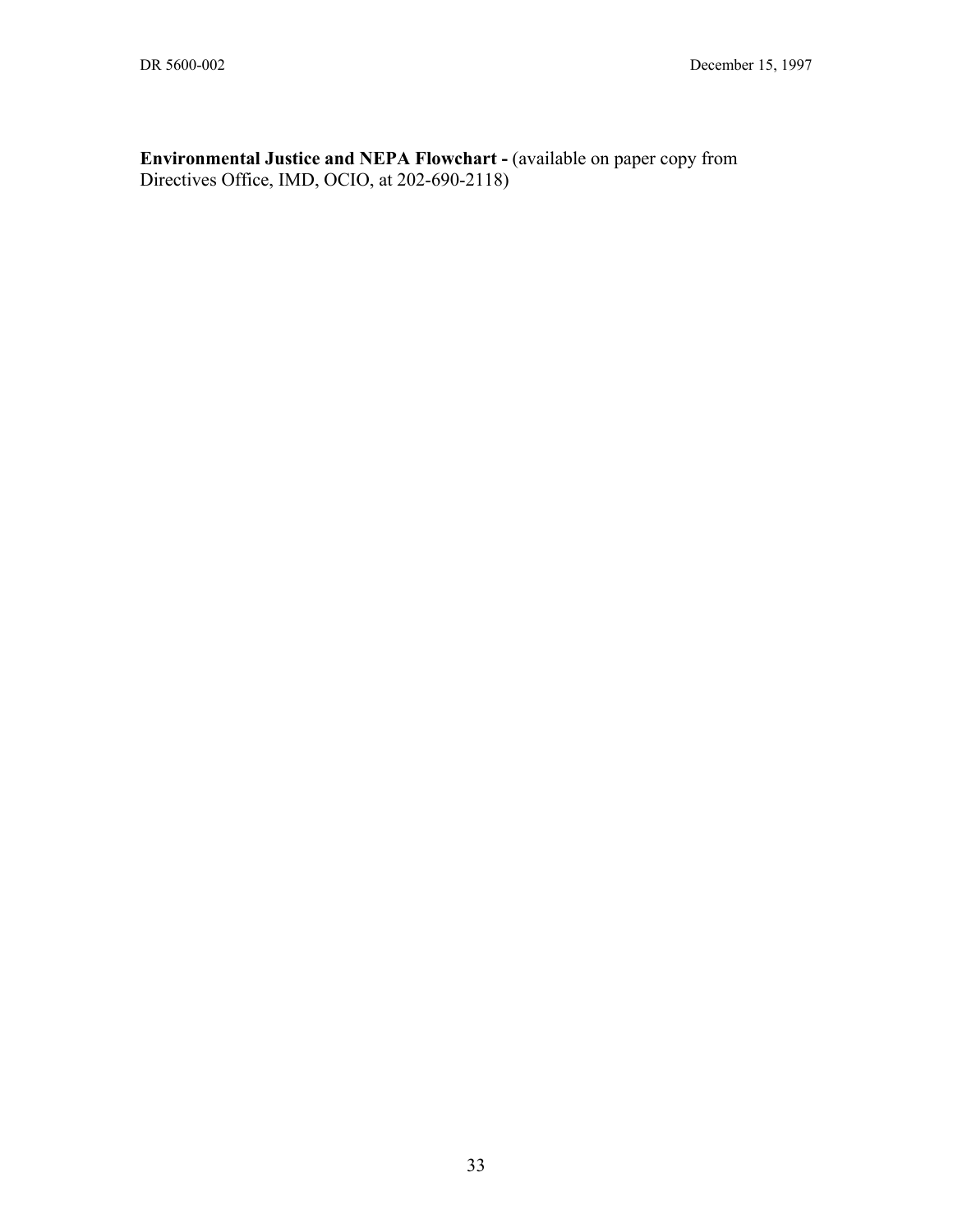#### **APPENDIX E**

#### **NARRATIVE FOR ENVIRONMENTAL JUSTICE FLOWCHART FOR**

#### **CATEGORICALLY EXCLUDED PROGRAMS AND ACTIVITIES**

The Environmental Justice Flowchart for Categorically Excluded Programs and Activities has been prepared to identify a process for determining whether an environmental justice issue exists for programs and activities categorically excluded under NEPA and, if so, what agency action is appropriate.

**1. Determine if program or activity is a categorical exclusion.** Determine whether the program or activity is listed as a categorical exclusion under either the Departmental or Agency NEPA regulations.

**2. Determine potential for environmental justice issues.** Determine if the proposed program or activity might have an adverse environmental or human health effect or related socio-economic effect. If not, the environmental justice issue determination is complete. If the program or activity has a potential for adverse environmental or human health effect or related socio-economic effect on a minority or low-income population, continue to Step 3.

**3. Identify interested and potentially affected parties.** Any minority populations and low-income populations located within the area potentially affected should be identified; and a determination made as to whether they may be disproportionately affected by the project.

**4. Initiate outreach.** Once potentially affected parties have been identified, it is important to communicate with and understand the concerns of these groups. All interested and/or affected parties should be notified of the proposed action.

Notification should be accomplished by such means as publishing notices in local newspapers, including those read by potentially impacted low income and minority groups, and by sending notices out to elected officials, civic organizations, religious organizations, superintendents of schools, local PTAs and other community organizations that can help to facilitate outreach. Announcements should also be made through such vehicles as local radio and television stations and newspapers. Broadcasts and publications made in languages other than English can be particularly helpful in communicating with non-English speakers.

USDA agencies should find creative and meaningful ways to facilitate access of information about the proposed action. Outreach possibilities would include organizing public meetings at a time and place that is convenient for the potentially affected communities, scheduling meetings with elected officials and/or community organizations, and publishing a newsletter to keep people informed.